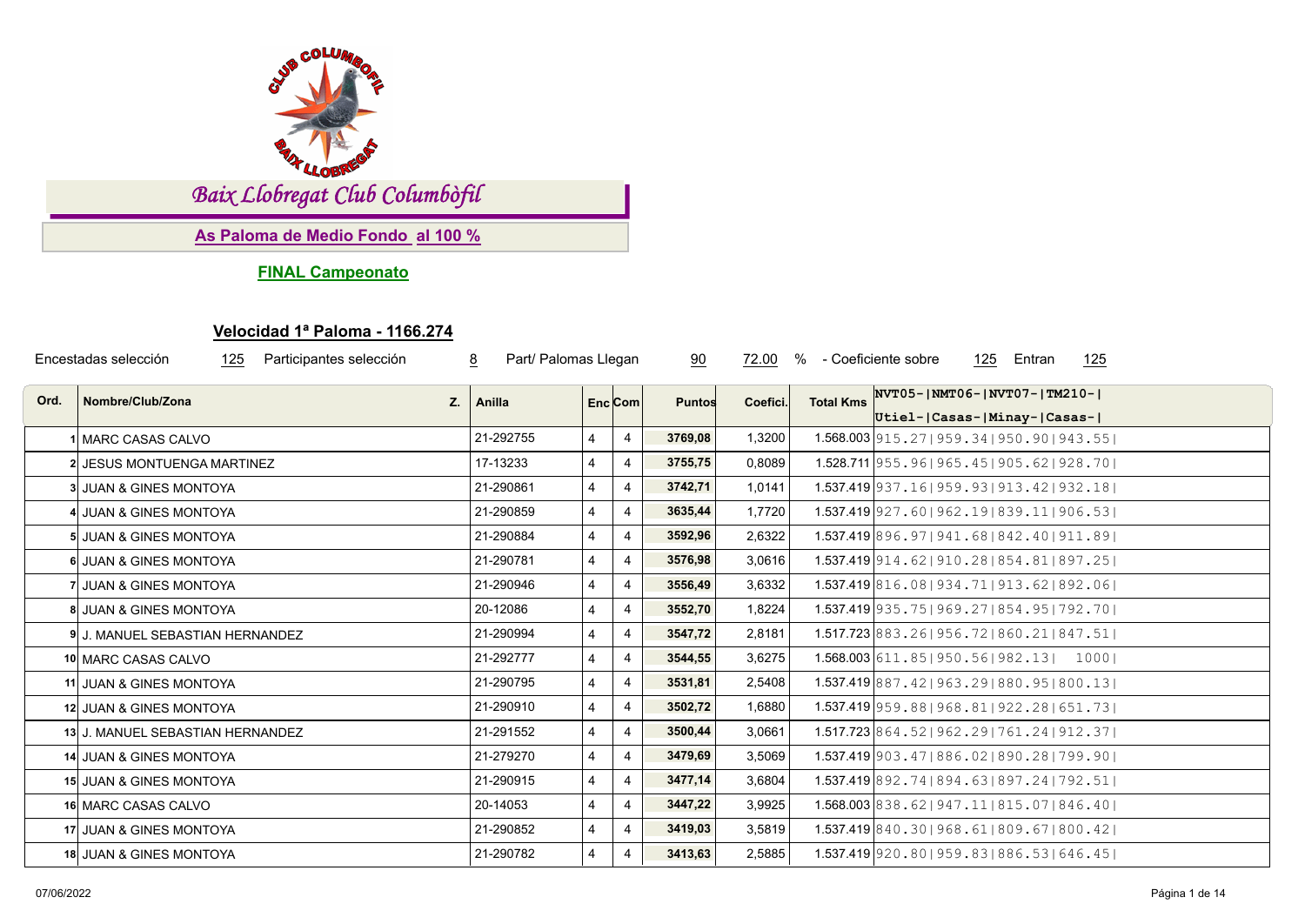| Ord. | Nombre/Club/Zona                 | $Z_i$   Anilla |                | Enc <sub>i</sub> Com | <b>Puntos</b> | Coefici. | <b>Total Kms</b> | $NVT05$ - $NMT06$ - $NVT07$ - $TM210$ -                          |
|------|----------------------------------|----------------|----------------|----------------------|---------------|----------|------------------|------------------------------------------------------------------|
|      |                                  |                |                |                      |               |          |                  | Utiel- Casas- Minay- Casas-                                      |
|      | 19 JUAN & GINES MONTOYA          | 18-12008       | $\overline{4}$ | 4                    | 3407,39       | 2,6231   |                  | $1.537.419$  914.41   987.40   749.23   756.33                   |
|      | 20 JUAN & GINES MONTOYA          | 21-279229      | 4              | 4                    | 3391,45       | 2,9189   |                  | $1.537.419$   903.32   968.15   735.55   784.41                  |
|      | 21 JOSE TENA BUBURE              | 21-291641      | $\overline{4}$ | 4                    | 3297,31       | 4,8680   |                  | 1.559.935 866.79 846.70   679.95   903.86                        |
|      | 22 JESUS MONTUENGA MARTINEZ      | 21-291212      | $\overline{4}$ | 4                    | 3242,18       | 5,0679   |                  | 1.528.711 871.69   721.78   882.84   765.86                      |
|      | 23 JUAN & GINES MONTOYA          | 20-12175       | $\overline{4}$ | 4                    | 3154,85       | 2,8544   |                  | $1.537.419$  959.76 970.24 546.39 678.44                         |
|      | 24 JESUS MONTUENGA MARTINEZ      | 21-290974      | $\overline{4}$ | $\overline{4}$       | 3153,28       | 4,4951   |                  | 1.528.711 891.88   913.32   906.35   441.71                      |
|      | 25 JUAN & GINES MONTOYA          | 21-290838      | $\overline{4}$ | 4                    | 3150,28       | 4,1762   |                  | $1.537.419$ 858.24   987.45   754.74   549.82                    |
|      | 26 JESUS MONTUENGA MARTINEZ      | 21-291070      | $\overline{4}$ | $\overline{4}$       | 3138,05       | 4,6357   |                  | 1.528.711 874.07   930.53   882.72   450.70                      |
|      | 27 JUAN & GINES MONTOYA          | 18-12102       | 4              | $\overline{4}$       | 3103,29       | 2,6762   |                  | $1.537.419$  941.11   994.70   338.90   828.56                   |
|      | 28 JESUS MONTUENGA MARTINEZ      | 21-291199      | $\overline{4}$ | 4                    | 3094,38       | 5,7953   |                  | $1.528.711$  721.62 919.10 886.42 567.22                         |
|      | 29 MARC CASAS CALVO              | 21-292114      | $\overline{4}$ | $\overline{4}$       | 3059,58       | 4,3533   |                  | 1.568.003 947.77   504.10   876.84   730.85                      |
|      | <b>30 MARC CASAS CALVO</b>       | 21-292796      | $\overline{4}$ | $\overline{4}$       | 3052,01       | 4,5182   |                  | 1.568.003 874.34   947.20   422.79   807.66                      |
|      | 31 JESUS MONTUENGA MARTINEZ      | 21-291086      | $\overline{4}$ | 4                    | 3037,26       | 3,0945   |                  | $1.528.711$  974.86 988.10 617.94 456.34                         |
|      | 32 MARC CASAS CALVO              | 20-14055       | $\overline{4}$ | $\overline{4}$       | 2996,23       | 5,5845   |                  | $1.568.003$ 815.58   943.35   679.57   557.71                    |
|      | 33 MARC CASAS CALVO              | 21-292768      | $\overline{4}$ | 4                    | 2995,74       | 3,2192   |                  | 1.568.003 939.65   970.98   303.43   781.66                      |
|      | 34 MARC CASAS CALVO              | 21-292737      | $\overline{4}$ | $\overline{4}$       | 2908,46       | 4,6184   |                  | $1.568.003$ 895.68   959.53   654.57   398.66                    |
|      | 35 RIBAS & ISSAM                 | 21-292677      | $\mathbf{3}$   | 3                    | 2903,23       | 0,3008   |                  | $1.124.186$   955.33   977.56  <br>970.32                        |
|      | <b>36 MARC CASAS CALVO</b>       | 20-12645       | $\overline{4}$ | 4                    | 2877,04       | 6,0122   |                  | 1.568.003 403.04   930.23   880.29   663.46                      |
|      | 37 JOSE TENA BUBURE              | 20-13206       | $\overline{4}$ | 3                    | 2855,87       | 0,7530   |                  | $1.173.991$   935, 27   960, 92   959, 66  <br>0 <sub>1</sub>    |
|      | 38 JESUS MONTUENGA MARTINEZ      | 21-291055      | $\overline{4}$ | $\overline{4}$       | 2843,56       | 6,9369   |                  | $1.528.711$ 603.23   799.49   568.51   872.32                    |
|      | 39 JESUS MONTUENGA MARTINEZ      | 19-20091       | $\mathbf{3}$   | 3                    | 2842,15       | 1,0692   |                  | $1.150.573$   1000   955.53   886.61                             |
|      | 40 JESUS MONTUENGA MARTINEZ      | 18-12381       | 3              | 3                    | 2811,56       | 1,2263   |                  | 1.150.573 918.17   957.48   935.90                               |
|      | 41 JESUS MONTUENGA MARTINEZ      | 21-291145      | $\overline{4}$ | 3                    | 2805,65       | 1,1805   |                  | $1.150.573$ 919.91   957.73   927.99  <br>0 <sup>1</sup>         |
|      | 42 J. MANUEL SEBASTIAN HERNANDEZ | 21-291539      | $\overline{4}$ | $\overline{4}$       | 2792,71       | 5,3215   |                  | $1.517.723$ 954.25   859.59   342.97   635.88                    |
|      | 43 JUAN & GINES MONTOYA          | 21-290765      | 3              | 3                    | 2747,06       | 1,7318   |                  | $1.157.104$ 873.68   968.46   904.92                             |
|      | 44 JUAN & GINES MONTOYA          | 21-290764      | 3              | 3                    | 2740,45       | 1,9756   |                  | $1.157.104$ 892.93   943.03   904.48                             |
|      | 45 JESUS MONTUENGA MARTINEZ      | 21-291154      | 3              | 3                    | 2738,79       | 1,3270   |                  | 1.150.573 922.62   965.25   850.90                               |
|      | 46 JUAN & GINES MONTOYA          | 21-290951      | 3              | 3                    | 2733,83       | 1,5471   |                  | $1.157.104$ 916.91   962.24   854.67                             |
|      | 47 JOSE TENA BUBURE              | 20-75409       | $\overline{4}$ | 4                    | 2733,10       | 6,4305   |                  | $1.559.935 \mid 864.95 \mid 886.35 \mid 523.93 \mid 457.85 \mid$ |
|      | 48 JUAN & GINES MONTOYA          | 21-290957      | 3              | 3                    | 2725,71       | 2,3125   |                  | $1.157.104$ 898.07   918.40   909.23                             |
|      | 49 RIBAS & ISSAM                 | 21-292678      | 3              | 3                    | 2719,45       | 2,3525   |                  | 911.73<br>$1.124.186$ 843.68 964.03                              |
|      | 50 RIBAS & ISSAM                 | 21-292648      | 3              | 3                    | 2717,66       | 2,5741   |                  | $1.124.186$ 895.171906.611<br>915.87                             |
|      | 51 JUAN & GINES MONTOYA          | 21-290771      | $\mathbf{3}$   | 3                    | 2716,61       | 2,3510   |                  | $1.157.104$ 881.67   933.99   900.93                             |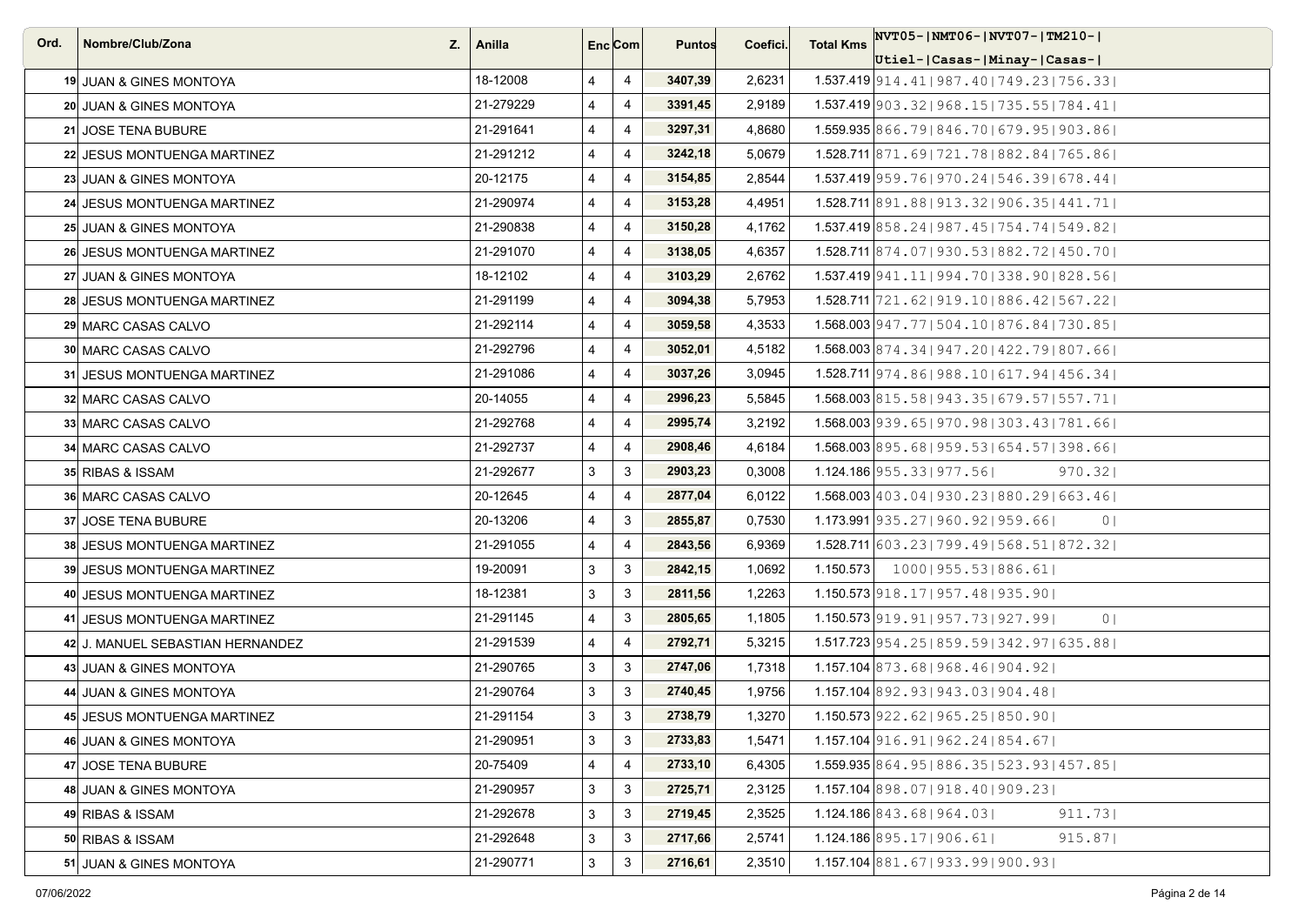| Ord. | Nombre/Club/Zona                 | $Z_{1}$   Anilla |                | Enc <sub>i</sub> Com | <b>Puntos</b> | Coefici. | <b>Total Kms</b> | $NVT05$ - $NMT06$ - $NVT07$ - $TM210$ - $I$               |
|------|----------------------------------|------------------|----------------|----------------------|---------------|----------|------------------|-----------------------------------------------------------|
|      |                                  |                  |                |                      |               |          |                  | Utiel- Casas- Minay- Casas-                               |
|      | 52 JUAN & GINES MONTOYA          | 21-290942        | 3              | 3                    | 2710,62       | 2,4100   |                  | $1.157.104$ 839.47   962.64   908.50                      |
|      | 53 JESUS MONTUENGA MARTINEZ      | 21-291107        | 3              | 3                    | 2705,91       | 2,4026   |                  | 1.150.573 901.85   927.19   876.86                        |
|      | 54 JUAN & GINES MONTOYA          | 21-279228        | 3              | $\mathbf{3}$         | 2704,21       | 2,2929   |                  | $1.157.104$ 865.31   962.74   876.15                      |
|      | 55 JOSE TENA BUBURE              | 21-291614        | 3              | 3                    | 2704,12       | 2,7270   |                  | $1.173.991$ 898.57   875.93   929.61                      |
|      | 56 JUAN & GINES MONTOYA          | 21-290926        | 3              | 3                    | 2699,39       | 2,3788   |                  | $1.157.104$ 821.54   969.17   908.66                      |
|      | 57 JUAN & GINES MONTOYA          | 21-290705        | $\overline{4}$ | 3                    | 2696,04       | 1,4370   |                  | 1.157.104 935, 96   962, 84   797, 22  <br>0 <sup>1</sup> |
|      | 58 JUAN & GINES MONTOYA          | 21-290952        | 3              | 3                    | 2695,90       | 2,4106   |                  | $1.157.104$ 920.69 886.07 889.12                          |
|      | 59 MARC CASAS CALVO              | 21-292779        | $\overline{4}$ | $\overline{4}$       | 2694,30       | 6,6247   |                  | 1.568.003 366.85   913.95   965.88   447.61               |
|      | 60 JOSE TENA BUBURE              | 21-291627        | $\overline{4}$ | $\mathbf{3}$         | 2693,53       | 2,4651   |                  | $1.173.991$ 863.58   961.37   868.56  <br>0 <sub>1</sub>  |
|      | 61 JUAN & GINES MONTOYA          | 21-279281        | 3              | 3                    | 2690,30       | 1,2428   |                  | 1.157.104 959.53   970.09   760.67                        |
|      | 62 RIBAS & ISSAM                 | 21-292651        | 3              | 3                    | 2671,70       | 1,7769   |                  | $1.124.186$ 894.531968.251<br>808.90                      |
|      | 63 JUAN & GINES MONTOYA          | 21-279253        | 3              | 3                    | 2660,99       | 3,3217   |                  | $1.157.104$ 873.25   901.50   886.23                      |
|      | 64 J. MANUEL SEBASTIAN HERNANDEZ | 21-290961        | $\overline{4}$ | $\overline{4}$       | 2659,90       | 6,1103   |                  | $1.517.723   737.65   992.27   644.85   285.11  $         |
|      | 65 JUAN & GINES MONTOYA          | 21-290866        | 3              | $\mathbf{3}$         | 2658,44       | 2,7479   |                  | 1.157.104 819.28   969.07   870.07                        |
|      | 66 JUAN & GINES MONTOYA          | 21-290916        | $\overline{4}$ | $\mathbf{3}$         | 2650,80       | 3,2186   |                  | 1.157.104 881, 29   910, 05   859, 45  <br>0 <sup>1</sup> |
|      | 67 RIBAS & ISSAM                 | 19-15170         | 3              | 3                    | 2634,52       | 3,7599   |                  | $1.124.186$ 801, 931920, 231<br>$912.35$                  |
|      | 68 JESUS MONTUENGA MARTINEZ      | 20-12433         | 3              | 3                    | 2626,90       | 3,6438   |                  | $1.150.573$ 859.45   912.09   855.34                      |
|      | 69 JUAN & GINES MONTOYA          | 21-290738        | 3              | 3                    | 2623,69       | 3,2237   |                  | 1.157.104 903.42   877.96   842.30                        |
|      | 70 JOSE TENA BUBURE              | 21-291606        | $\overline{4}$ | 3                    | 2622,70       | 3,6328   |                  | 1.173.991 869.55   857.22   895.91  <br>0 <sup>1</sup>    |
|      | 71 JUAN & GINES MONTOYA          | 18-12211         | 3              | 3                    | 2619,11       | 3,4637   |                  | $1.157.104$ 831.48   938.94   848.67                      |
|      | 72 JUAN & GINES MONTOYA          | 21-279242        | 3              | 3                    | 2618,65       | 3,2533   |                  | $1.157.104$ 846.94   943.61   828.09                      |
|      | 73 JUAN & GINES MONTOYA          | 21-290847        | 3              | 3                    | 2612,83       | 2,3628   |                  | $1.157.104$   904.84   950.72   757.26                    |
|      | 74 JUAN & GINES MONTOYA          | 21-279223        | 3              | 3                    | 2601,74       | 3,1622   |                  | $1.157.104$   922.28   837.15   842.30                    |
|      | 75 JUAN & GINES MONTOYA          | 21-290883        | 3              | $\mathbf{3}$         | 2597,53       | 3,9353   |                  | 1.157.104 864.89 856.81 875.81                            |
|      | 76 JUAN & GINES MONTOYA          | 19-14200         | 3              | $\mathbf{3}$         | 2589,54       | 2,8119   |                  | $1.157.104$ 881.58   952.73   755.21                      |
|      | 77 MARC CASAS CALVO              | 20-12690         | $\overline{4}$ | $\overline{4}$       | 2571,36       | 7,3456   |                  | 1.568.003 707.07   461.80   965.66   436.82               |
|      | 78 JUAN & GINES MONTOYA          | 20-12181         | 3              | 3                    | 2568,38       | 3,2179   |                  | $1.157.104$   922.49   817.72   828.16                    |
|      | 79 JOSE TENA BUBURE              | 21-284027        | 3              | $\mathbf{3}$         | 2557,52       | 2,6344   |                  | 1.173.991 865.04<br>824.14   868.33                       |
|      | 80 JUAN & GINES MONTOYA          | 21-290812        | 3              | 3                    | 2557,43       | 4,0080   |                  | 1.157.104 873.44   876.58   807.40                        |
|      | 81 JUAN & GINES MONTOYA          | 21-279286        | 3              | 3                    | 2550,63       | 3,3355   |                  | $1.157.104$ 863.17   944.67   742.77                      |
|      | 82 RIBAS & ISSAM                 | 20-13837         | 3              | 3                    | 2538,50       | 3,6822   |                  | 1.124.186 866.35 926.95 <br>$745.19$                      |
|      | 83 MARC CASAS CALVO              | 19-18894         | $\overline{4}$ | 4                    | 2521,67       | 7,9143   |                  | 1.568.003 733.07   719.55   589.76   479.27               |
|      | 84 JOSE TENA BUBURE              | 21-291659        | 3              | 3                    | 2512,07       | 2,1634   |                  | $1.173.991$ 905.38<br>796.16 810.51                       |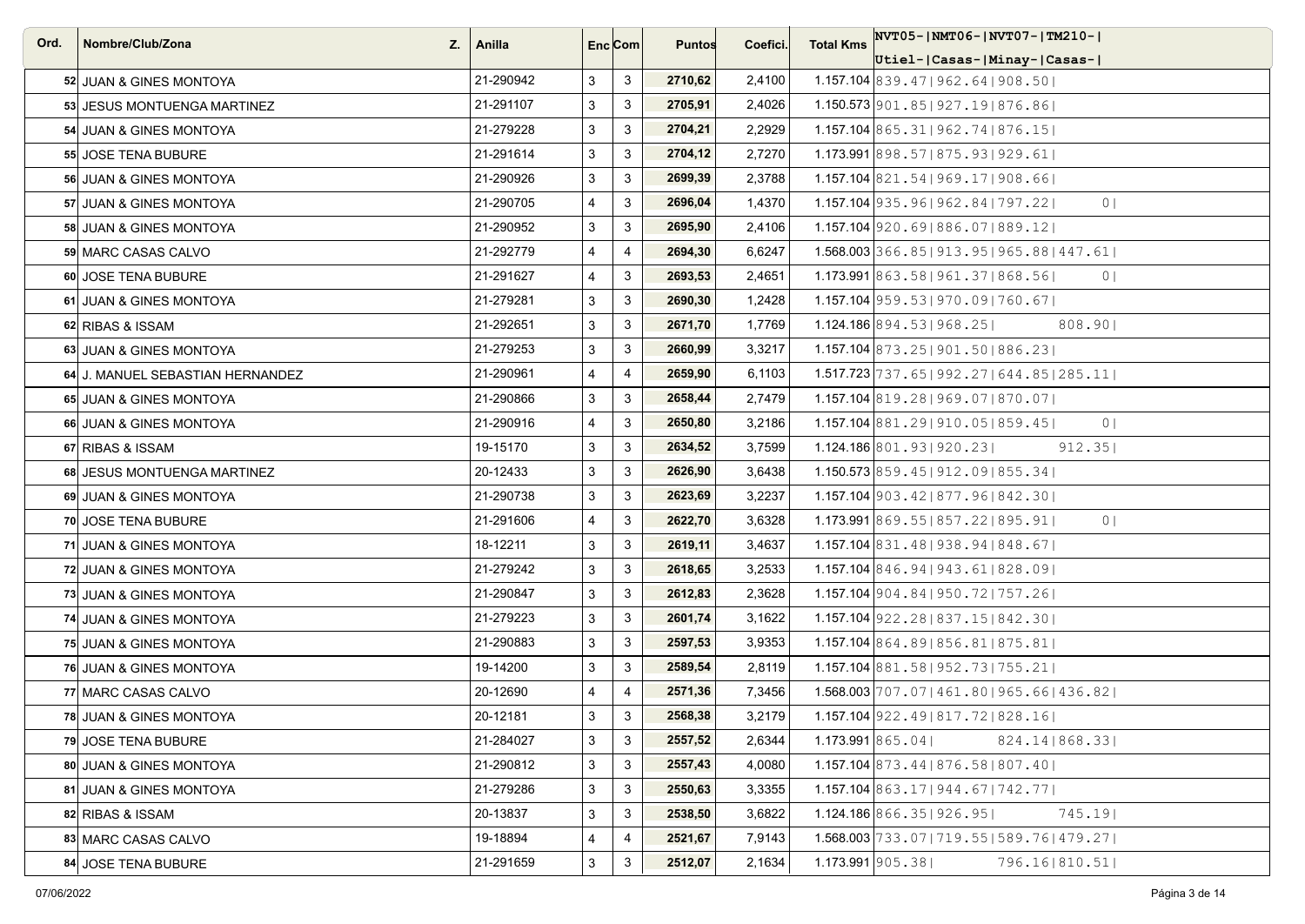| Ord. | Nombre/Club/Zona<br>Z.           | ∣ Anilla  |                | Enc <sub>i</sub> Com | <b>Puntos</b> | Coefici. | <b>Total Kms</b> | NVT05-INMT06-INVT07-ITM210-I                                     |
|------|----------------------------------|-----------|----------------|----------------------|---------------|----------|------------------|------------------------------------------------------------------|
|      |                                  |           |                |                      |               |          |                  | Utiel- Casas- Minay- Casas-                                      |
|      | 85 RIBAS & ISSAM                 | 21-292623 | 3              | 3                    | 2511,48       | 4,1478   |                  | $1.124.186$ 637.97   920.41  <br>953.08                          |
|      | 86 JOSE TENA BUBURE              | 21-291647 | 3              | $\mathbf{3}$         | 2503,96       | 4,5768   |                  | $1.117.994$ 824.85   812.44  <br>866.661                         |
|      | 87 MARC CASAS CALVO              | 21-291847 | 3              | $\mathbf{3}$         | 2492,73       | 2,1948   |                  | 1.180.042 893.881<br>10001598.841                                |
|      | 88 JOSE TENA BUBURE              | 21-291602 | $\overline{4}$ | $\overline{4}$       | 2483,91       | 5,2591   |                  | $1.559.935 \mid 934.74 \mid 950.61 \mid 245.49 \mid 353.05 \mid$ |
|      | 89 JUAN & GINES MONTOYA          | 21-279246 | 3              | $\mathbf{3}$         | 2476,78       | 2,2948   |                  | $1.157.104$ 898.12   968.10   610.54                             |
|      | 90 RIBAS & ISSAM                 | 21-292640 | 3              | 3                    | 2473,07       | 4,8242   |                  | $1.124.186$ 821.15   866.09  <br>785.821                         |
|      | 91 JUAN & GINES MONTOYA          | 21-279238 | 3              | 3                    | 2471,93       | 5,1299   |                  | 1.157.104 786.43   836.89   848.59                               |
|      | 92 JUAN & GINES MONTOYA          | 21-290953 | 3              | 3                    | 2469,40       | 3,9877   |                  | 1.157.104 881.87   876.88   710.65                               |
|      | 93 JUAN & GINES MONTOYA          | 21-290776 | 3              | $\mathbf{3}$         | 2463,65       | 3,5310   |                  | $1.157.104$ 883.22   918.58   661.83                             |
|      | 94 JUAN & GINES MONTOYA          | 21-290900 | 3              | 3                    | 2449,90       | 5,0799   |                  | 1.157.104 727.68   835.82   886.38                               |
|      | 95 JESUS MONTUENGA MARTINEZ      | 21-293325 | 3              | $\mathbf{3}$         | 2447,82       | 4,9178   |                  | 1.150.573 791.35   759.04   897.42                               |
|      | 96 JUAN & GINES MONTOYA          | 20-12036  | 3              | 3                    | 2442,24       | 2,2878   |                  | $1.157.104$   935.86   959.18   547.19                           |
|      | 97 JOSE TENA BUBURE              | 20-14578  | 4              | $\overline{4}$       | 2436,85       | 5,6312   |                  | $1.559.935$ 894.44   961.12   273.60   307.67                    |
|      | 98 J. MANUEL SEBASTIAN HERNANDEZ | 21-291699 | $\overline{4}$ | $\overline{4}$       | 2436,71       | 7,9579   |                  | $1.517.723 \mid 448.26 \mid 728.65 \mid 603.02 \mid 656.77 \mid$ |
|      | 99 JUAN & GINES MONTOYA          | 21-290835 | 3              | 3                    | 2433,15       | 2,9801   |                  | $1.157.104$ 892.291950.371590.471                                |
|      | 100 JESUS MONTUENGA MARTINEZ     | 20-12428  | 3              | 3                    | 2428,20       | 4,8858   |                  | 1.150.573 842.28 789.05 796.85                                   |
|      | 101 JUAN & GINES MONTOYA         | 21-279263 | 3              | $\mathbf{3}$         | 2418,30       | 3,5334   |                  | $1.157.104$   923.28   846.46   648.54                           |
|      | 102 JUAN & GINES MONTOYA         | 21-290839 | 3              | 3                    | 2401,83       | 3,7163   |                  | $1.157.104$ 819.45   960.63   621.73                             |
|      | 103 JUAN & GINES MONTOYA         | 21-290778 | 3              | 3                    | 2398,72       | 3,4719   |                  | $1.157.104$   915.82   888.37   594.51                           |
|      | 104 JUAN & GINES MONTOYA         | 21-279235 | 3              | 3                    | 2398,10       | 3,2140   |                  | $1.157.104$ 884.83   950.33   562.94                             |
|      | 105 JOSE TENA BUBURE             | 21-291650 | 3              | $\mathbf{3}$         | 2393,71       | 2,7635   |                  | 1.173.991 881.56<br>644.01 868.13                                |
|      | 106 JUAN & GINES MONTOYA         | 21-290842 | 3              | 3                    | 2389,30       | 2,6002   |                  | 1.157.104 904.38 963.04   521.86                                 |
|      | 107 MARC CASAS CALVO             | 21-292802 | $\overline{4}$ | 3                    | 2383,04       | 4,3969   |                  | $1.180.042$ 524.16   920.21   938.66  <br>0 <sup>1</sup>         |
|      | 108 JUAN & GINES MONTOYA         | 21-290825 | 3              | $\mathbf{3}$         | 2380,49       | 5,1643   |                  | 1.157.104 801.00   713.87   865.61                               |
|      | 109 RIBAS & ISSAM                | 21-292655 | 3              | $\mathbf{3}$         | 2379,69       | 4,7096   |                  | 676.561<br>$1.124.186$ $863.71$   $839.40$                       |
|      | 110 JUAN & GINES MONTOYA         | 21-290775 | 3              | 3                    | 2370,29       | 4,1881   |                  | 1.157.104 798.02   955.80   616.46                               |
|      | 111 JUAN & GINES MONTOYA         | 21-290837 | 3              | $\mathbf{3}$         | 2361,52       | 4,8262   |                  | $1.157.104$ 803.36   648.88   909.27                             |
|      | 112 JUAN & GINES MONTOYA         | 20-12436  | 3              | $\mathbf{3}$         | 2356,63       | 3,1715   |                  | $1.157.104$ 884.58   959.83   512.20                             |
|      | 113 JESUS MONTUENGA MARTINEZ     | 20-12336  | 3              | $\mathbf{3}$         | 2352,61       | 4,9362   |                  | 1.150.573 815.08 651.06 886.46                                   |
|      | 114 JUAN & GINES MONTOYA         | 21-279222 | 3              | $\mathbf{3}$         | 2346,76       | 5,2918   |                  | 1.157.104 819.03   719.83   807.88                               |
|      | 115 JESUS MONTUENGA MARTINEZ     | 21-291038 | 3              | 3                    | 2346,46       | 4,1747   |                  | $1.150.573$ 876.76   906.36   563.33                             |
|      | 116 JUAN & GINES MONTOYA         | 21-290832 | 3              | 3                    | 2346,05       | 3,3403   |                  | $1.157.104$ 845.38   983.19   517.47                             |
|      | 117 JUAN & GINES MONTOYA         | 19-14041  | 3              | $\mathbf{3}$         | 2325,74       | 5,6820   |                  | $1.157.104$ 726.66   783.57   815.49                             |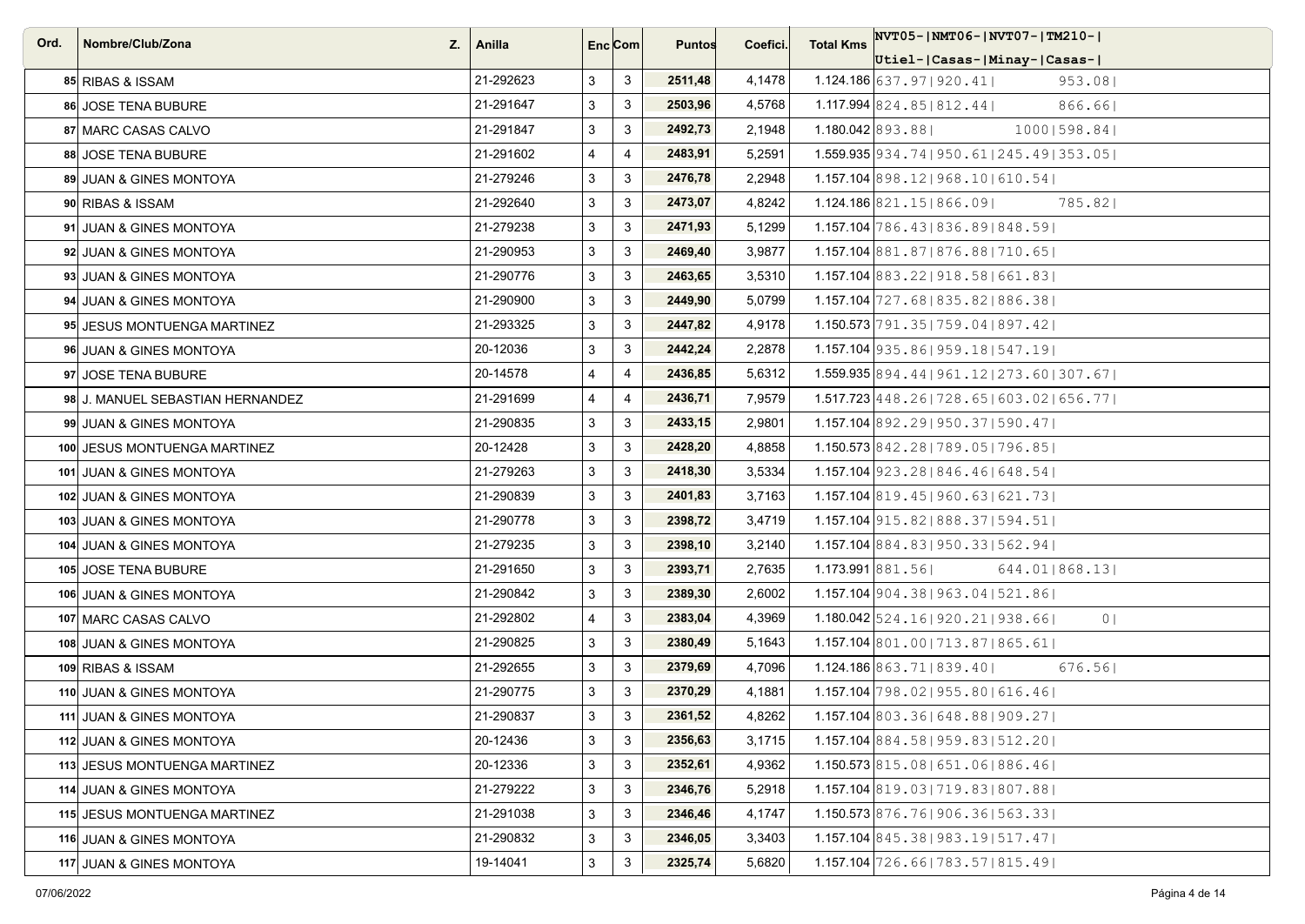| Ord. | Nombre/Club/Zona<br>Z.              | Anilla    |   | Enc <sub>i</sub> Com | <b>Puntos</b> | Coefici. | <b>Total Kms</b> | $ NVT05- NMT06- NVT07- TM210- $                        |
|------|-------------------------------------|-----------|---|----------------------|---------------|----------|------------------|--------------------------------------------------------|
|      |                                     |           |   |                      |               |          |                  | Utiel- Casas- Minay- Casas-                            |
|      | 118 JESUS MONTUENGA MARTINEZ        | 20-12431  | 3 | $\mathbf{3}$         | 2323,54       | 3,2775   |                  | 1.150.573 918.86   932.10   472.57                     |
|      | <b>119 JESUS MONTUENGA MARTINEZ</b> | 21-290964 | 3 | $\mathbf{3}$         | 2315,15       | 4,7823   |                  | 1.150.573 848.23   880.36   586.54                     |
|      | 120 JESUS MONTUENGA MARTINEZ        | 21-291081 | 3 | 3                    | 2302,26       | 4,6447   |                  | 1.150.573 875.08   644.07   783.09                     |
|      | <b>121 JOSE TENA BUBURE</b>         | 21-291626 | 3 | $\mathbf{3}$         | 2294,48       | 5,4066   |                  | $1.117.994$ 820.25   726.18  <br>748.041               |
|      | 122 JESUS MONTUENGA MARTINEZ        | 21-290976 | 3 | $\mathbf{3}$         | 2288,94       | 3,0007   |                  | 1.150.573 897.49 961.75 429.68                         |
|      | 123 RIBAS & ISSAM                   | 21-292620 | 3 | $\mathsf 3$          | 2287,45       | 3,5666   |                  | 1.124.186920.061920.411<br>446.96                      |
|      | 124 JUAN & GINES MONTOYA            | 21-290780 | 3 | 3                    | 2287,10       | 4,0741   |                  | $1.157.104$ 885.36   916.52   485.20                   |
|      | 125 JUAN & GINES MONTOYA            | 21-290710 | 3 | $\mathbf{3}$         | 2280,79       | 4,5738   |                  | $1.157.104$ 822.13   932.91   525.74                   |
|      | 126 JUAN & GINES MONTOYA            | 21-290941 | 3 | $\mathbf{3}$         | 2275,19       | 4,6002   |                  | $1.157.104$ 882.93 837.88 554.36                       |
|      | 127 RIBAS & ISSAM                   | 21-292598 | 3 | 3                    | 2271,02       | 3,9820   |                  | 1.124.186 880.26 933.25<br>457.49                      |
|      | 128 JESUS MONTUENGA MARTINEZ        | 21-279333 | 3 | $\mathbf{3}$         | 2268,20       | 4,0770   |                  | $1.150.573$ 865.64   936.29   466.25                   |
|      | 129 JESUS MONTUENGA MARTINEZ        | 19-20012  | 3 | $\mathbf{3}$         | 2268,04       | 4,5725   |                  | $1.150.573$ 859.31   917.81   490.90                   |
|      | 130 JUAN & GINES MONTOYA            | 21-290707 | 3 | 3                    | 2247,67       | 5,0797   |                  | $1.157.104$ 790.22   925.04   532.40                   |
|      | 131 RIBAS & ISSAM                   | 21-292644 | 3 | $\mathbf{3}$         | 2239,15       | 5,3909   |                  | $1.124.186$ 751.09 913.44<br>574.61                    |
|      | 132 JESUS MONTUENGA MARTINEZ        | 18-12416  | 3 | $\mathbf{3}$         | 2230,63       | 5,8144   |                  | $1.150.573 \mid 740.90 \mid 803.17 \mid 686.55 \mid$   |
|      | 133 JUAN & GINES MONTOYA            | 21-290790 | 3 | $\mathbf{3}$         | 2223,61       | 4,5817   |                  | 1.157.104 737.83   960.08   525.68                     |
|      | 134 JUAN & GINES MONTOYA            | 21-290947 | 3 | $\mathbf{3}$         | 2222,21       | 3,8838   |                  | 1.157.104 881.82   934.99   405.39                     |
|      | 135 JUAN & GINES MONTOYA            | 21-290955 | 3 | $\mathbf{3}$         | 2204,34       | 4,9549   |                  | $1.157.104$ 873.72   746.16   584.44                   |
|      | 136 JUAN & GINES MONTOYA            | 21-290919 | 3 | $\mathbf{3}$         | 2202,89       | 4,8466   |                  | $1.157.104$ 873.91 606.94 722.03                       |
|      | 137 JESUS MONTUENGA MARTINEZ        | 21-291041 | 3 | $\mathbf{3}$         | 2201,07       | 5,7228   |                  | $1.150.573 \mid 507.12 \mid 872.64 \mid 821.29 \mid$   |
|      | 138 JUAN & GINES MONTOYA            | 21-290730 | 3 | $\mathbf{3}$         | 2200,70       | 5,4379   |                  | $1.157.104$ 808.86   902.52   489.31                   |
|      | 139 JUAN & GINES MONTOYA            | 21-279269 | 3 | 3                    | 2195,96       | 5,1142   |                  | $1.157.104$ 599.57   932.81   663.57                   |
|      | 140 JOSE TENA BUBURE                | 21-292062 | 3 | $\mathbf{3}$         | 2195,82       | 4,3432   |                  | $1.117.994$   910.58   906.33  <br>378.90              |
|      | 141 JUAN & GINES MONTOYA            | 21-290724 | 3 | $\mathbf{3}$         | 2193,55       | 3,0655   |                  | $1.157.104$ 909.65   959.93   323.95                   |
|      | 142 JUAN & GINES MONTOYA            | 21-290917 | 3 | 3                    | 2165,42       | 5,3143   |                  | 1.157.104 743.46   932.67   489.28                     |
|      | 143 RIBAS & ISSAM                   | 19-15178  | 3 | 3                    | 2163,98       | 4,3472   |                  | $1.124.186$ 905.07   562.97  <br>695.93                |
|      | 144 JESUS MONTUENGA MARTINEZ        | 21-291214 | 3 | $\mathbf{3}$         | 2155,81       | 3,9312   |                  | $1.150.573$ 896.89   929.87   329.04                   |
|      | 145 JUAN & GINES MONTOYA            | 20-12027  | 3 | $\mathsf 3$          | 2150,34       | 2,6385   |                  | $1.157.104$   927.01   965.41   257.91                 |
|      | 146 JESUS MONTUENGA MARTINEZ        | 21-291216 | 4 | $\mathbf{3}$         | 2147,63       | 3,5732   |                  | $1.094.576$ 891.53   965.45  <br>01290.631             |
|      | 147 JUAN & GINES MONTOYA            | 20-12194  | 3 | $\mathbf{3}$         | 2132,47       | 4,4746   |                  | $1.157.104$ 912.85   674.24   545.36                   |
|      | 148 JUAN & GINES MONTOYA            | 21-290808 | 3 | 3                    | 2126,41       | 4,6369   |                  | $1.157.104$ 839.82   934.04   352.53                   |
|      | 149 MARC CASAS CALVO                | 21-284010 | 4 | 3                    | 2117,99       | 4,1362   |                  | 1.180.042 861.33   959.29   297.36  <br>0 <sub>1</sub> |
|      | 150 JESUS MONTUENGA MARTINEZ        | 21-291161 | 3 | $\mathbf{3}$         | 2099,92       | 5,8214   |                  | $1.150.573 \mid 831.76 \mid 799.00 \mid 469.15 \mid$   |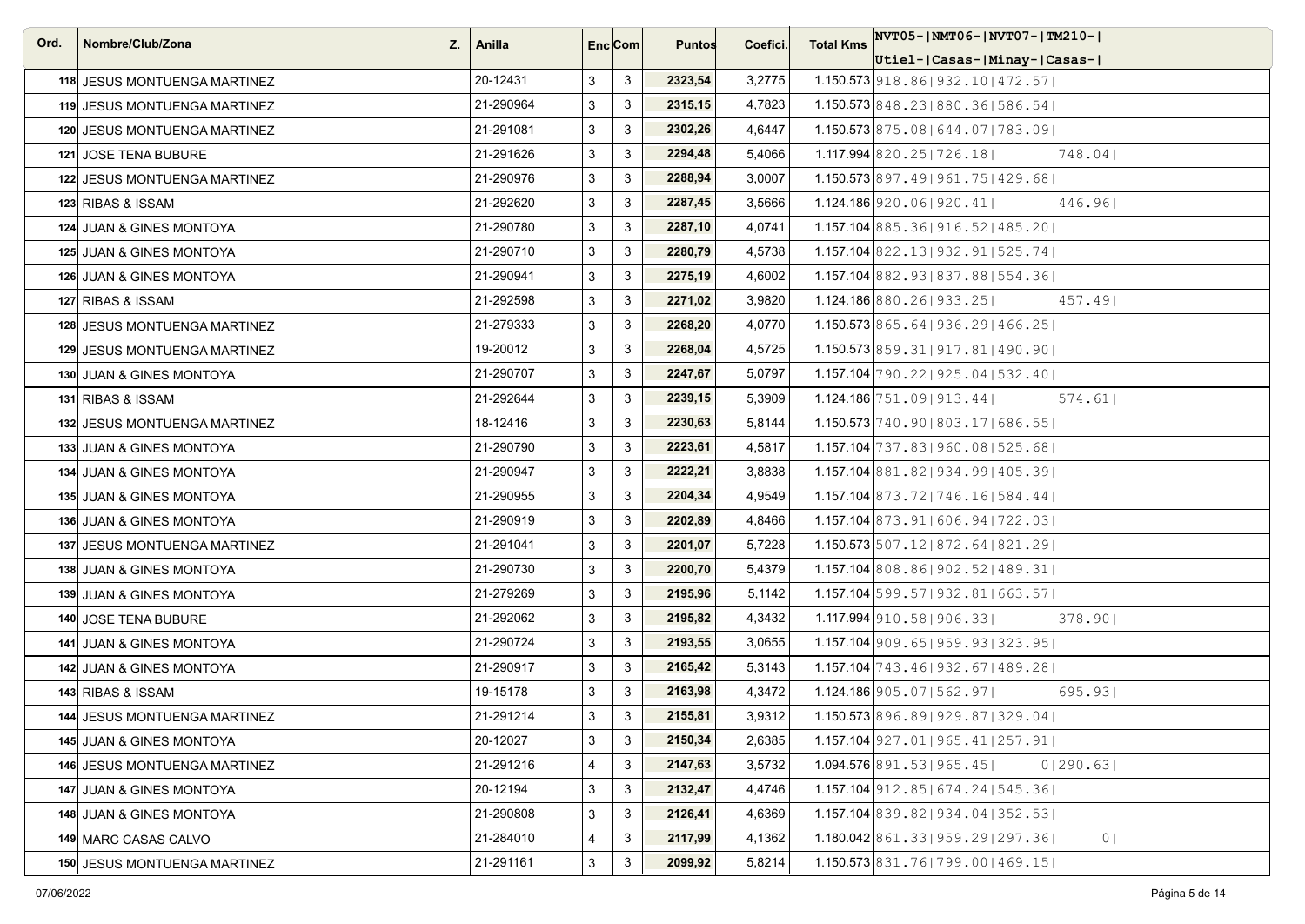| Ord. | Nombre/Club/Zona                    | $Z_{\cdot}$   Anilla |                | Enc <sub>i</sub> Com | <b>Puntos</b> | Coefici. | <b>Total Kms</b>    | NVT05- NMT06- NVT07- TM210-                       |
|------|-------------------------------------|----------------------|----------------|----------------------|---------------|----------|---------------------|---------------------------------------------------|
|      |                                     |                      |                |                      |               |          |                     | Utiel- Casas- Minay- Casas-                       |
|      | 151 RIBAS & ISSAM                   | 21-284165            | 3              | $\mathbf{3}$         | 2093,29       | 6,0521   |                     | $1.124.186$ 818.45   852.07  <br>422.75           |
|      | 152 JUAN & GINES MONTOYA            | 20-12039             | 3              | 3                    | 2086,98       | 4,3116   |                     | $1.157.104$   923.07   608.74   555.15            |
|      | 153 JUAN & GINES MONTOYA            | 20-12025             | 3              | 3                    | 2083,84       | 4,2956   |                     | 1.157.104 906.93   888.08   288.82                |
|      | 154 JESUS MONTUENGA MARTINEZ        | 21-211899            | 3              | 3                    | 2077,64       | 6,1486   |                     | $1.150.573$ 800.75   771.80   505.08              |
|      | <b>155 JESUS MONTUENGA MARTINEZ</b> | 21-291037            | 3              | 3                    | 2057,07       | 5,8179   |                     | $1.150.573$ 655.95   518.46   882.65              |
|      | 156 JUAN & GINES MONTOYA            | 21-290855            | 3              | 3                    | 2056,41       | 4,5140   |                     | 1.157.104 881.63   315.17   859.59                |
|      | 157 J. MANUEL SEBASTIAN HERNANDEZ   | 21-291548            | $\overline{4}$ | $\overline{4}$       | 2048,18       | 7,7979   |                     | $1.517.723$ 292.80   935.13   352.52   467.72     |
|      | 158 JUAN & GINES MONTOYA            | 21-290949            | 3              | 3                    | 2043,03       | 6,2307   |                     | $1.157.104$ 599.71   851.98   591.33              |
|      | 159 JUAN & GINES MONTOYA            | 21-290920            | 3              | $\mathbf{3}$         | 2024,94       | 5,8585   |                     | 1.157.104 801.48 885.81 337.63                    |
|      | 160 JUAN & GINES MONTOYA            | 19-14218             | 3              | 3                    | 2015,62       | 4,5823   |                     | 1.157.104 883.32   915.34   216.94                |
|      | 161 MARC CASAS CALVO                | 20-14076             | $\overline{4}$ | $\overline{4}$       | 2000,63       | 9,1251   |                     | $1.568.003   439.54   860.83   305.49   394.75  $ |
|      | 162 RIBAS & ISSAM                   | 20-13855             | 3              | 3                    | 1987,43       | 4,7153   |                     | $1.124.186$ 934.54   645.63  <br>407.25           |
|      | 163 JUAN & GINES MONTOYA            | 21-290798            | 3              | $\overline{2}$       | 1959,59       | 0,0777   |                     | 720.792 959.59   1000  <br>0 <sup>1</sup>         |
|      | 164 JUAN & GINES MONTOYA            | 16-402343            | 3              | $\mathbf{3}$         | 1956,07       | 6,2542   |                     | $1.157.104$ 635.09 899.74   421.22                |
|      | 165 JUAN & GINES MONTOYA            | 19-15452             | 3              | 3                    | 1955,61       | 5,8597   |                     | $1.157.104$ 766.23   329.95   859.41              |
|      | 166 RIBAS & ISSAM                   | 20-758036            | 3              | 3                    | 1954,32       | 5,4796   |                     | $1.124.186$ 890.47   839.37  <br>224.47           |
|      | 167 JUAN & GINES MONTOYA            | 21-290783            | 3              | $\overline{2}$       | 1952,98       | 0,1015   |                     | 720.792 959.88   993.10  <br>0 <sup>1</sup>       |
|      | 168 BERNARDO MECA                   | 21-292402            | 3              | 3                    | 1942,90       | 4,3642   | $1.148.665$ 872.191 | 475.49   595.20                                   |
|      | 169 MARC CASAS CALVO                | 21-292767            | 3              | $\overline{2}$       | 1918,10       | 0,3314   |                     | 736.084 933.88 984.20<br>0 <sub>1</sub>           |
|      | 170 JUAN & GINES MONTOYA            | 20-12026             | 3              | $\overline{2}$       | 1903,60       | 0,4926   |                     | 720.792 935.75   967.85  <br>0 <sup>1</sup>       |
|      | 171 JOSE TENA BUBURE                | 20-13238             | 3              | $\overline{2}$       | 1891,32       | 0,8586   |                     | 732.050 931.97   959.34  <br>0 <sub>1</sub>       |
|      | 172 JOSE TENA BUBURE                | 20-13226             | $\overline{2}$ | $\overline{2}$       | 1888,36       | 0,7233   |                     | 732.050 906.54   981.81                           |
|      | 173 JUAN & GINES MONTOYA            | 21-290829            | 3              | $\overline{2}$       | 1886,58       | 0,8517   |                     | 720.792 926.74   959.83  <br>0 <sub>1</sub>       |
|      | 174 JESUS MONTUENGA MARTINEZ        | 21-279324            | 3              | $\overline{2}$       | 1885,00       | 1,4578   |                     | 716.438 968.01   916.98  <br>0 <sub>1</sub>       |
|      | 175 JUAN & GINES MONTOYA            | 21-290878            | 3              | $\overline{2}$       | 1878,34       | 1,0196   |                     | 720.792 927.81   950.52  <br>0 <sub>1</sub>       |
|      | 176 JESUS MONTUENGA MARTINEZ        | 20-12403             | 3              | 3                    | 1877,90       | 6,3785   |                     | 1.150.573 793.35   855.81   228.73                |
|      | 177 JUAN & GINES MONTOYA            | 21-290793            | $\mathbf{3}$   | $\overline{2}$       | 1875,75       | 1,0305   |                     | 720.792 915.71   960.03  <br>0 <sup>1</sup>       |
|      | 178 JUAN & GINES MONTOYA            | 21-279255            | 3              | $\overline{2}$       | 1875,60       | 1,0492   |                     | 720.792 915.56 960.03<br>0 <sup>1</sup>           |
|      | 179 MARC CASAS CALVO                | 19-18832             | 3              | $\overline{2}$       | 1872,04       | 1,4100   |                     | 736.084 947.61 924.42<br>0 <sup>1</sup>           |
|      | 180 RIBAS & ISSAM                   | 21-292585            | 3              | $\mathbf{2}$         | 1864,89       | 1,2060   |                     | 736.178 925.70   939.18  <br>0                    |
|      | 181 JUAN & GINES MONTOYA            | 21-290797            | 3              | $\overline{2}$       | 1861,27       | 1,1228   |                     | 720.792 898.12   963.14  <br>0 <sub>1</sub>       |
|      | 182 JAUME CONDEMINAS                | 21-290937            | $\mathbf{2}$   | $\overline{2}$       | 1858,52       | 1,3629   |                     | 719.326 917.40   941.12                           |
|      | 183 JOSE TENA BUBURE                | 21-291817            | 3              | $\overline{2}$       | 1857,33       | 1,3890   |                     | 732.050 898.32   959.00  <br>0 <sub>1</sub>       |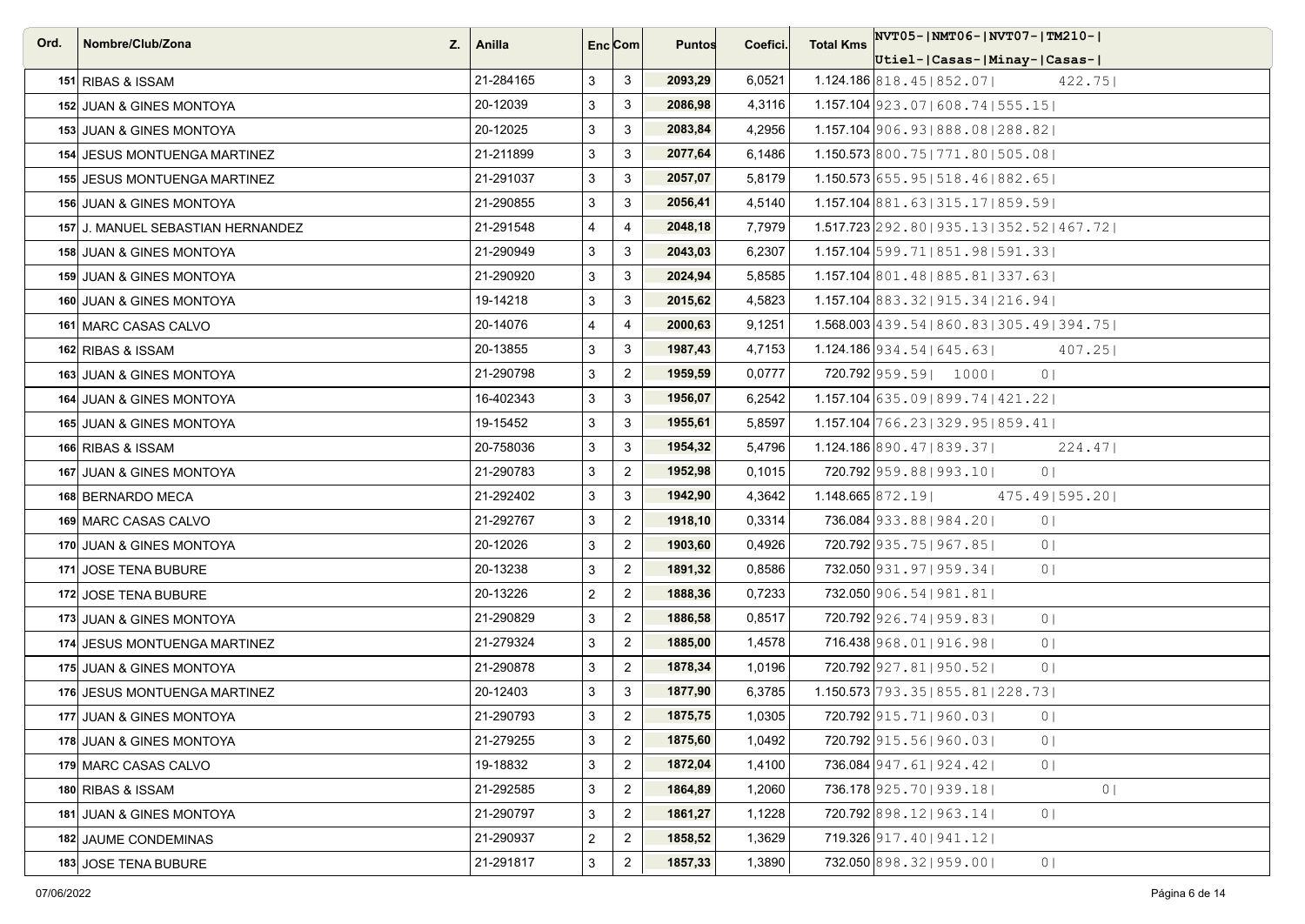| Ord. | Nombre/Club/Zona<br>Z.            | Anilla    |                | Enc Com        | <b>Puntos</b> | Coefici. | <b>Total Kms</b> | NVT05- NMT06- NVT07- TM210-                 |
|------|-----------------------------------|-----------|----------------|----------------|---------------|----------|------------------|---------------------------------------------|
|      |                                   |           |                |                |               |          |                  | Utiel- Casas- Minay- Casas-                 |
|      | 184 J. MANUEL SEBASTIAN HERNANDEZ | 21-291533 | 3              | $\overline{2}$ | 1856,60       | 1,1591   |                  | 710.944 883.90   972.69  <br>0 <sub>1</sub> |
|      | 185 MARC CASAS CALVO              | 18-20080  | $\overline{2}$ | $\overline{c}$ | 1852,87       | 1,4015   |                  | 736.084 908.80   944.06                     |
|      | 186 MARC CASAS CALVO              | 21-292119 | 3              | $\overline{2}$ | 1852,37       | 1,2796   |                  | 736.084 886.22   966.14  <br>0 <sub>1</sub> |
|      | 187 JOSE TENA BUBURE              | 21-291608 | $\overline{2}$ | $\overline{2}$ | 1851,44       | 1,5224   |                  | 732.050 918.56 932.87                       |
|      | 188 JOSE TENA BUBURE              | 20-13259  | $\overline{2}$ | $\overline{c}$ | 1847,98       | 1,6462   |                  | 732.050 918.72   929.26                     |
|      | 189 MARC CASAS CALVO              | 20-12652  | $\overline{2}$ | $\overline{2}$ | 1845,91       | 1,6850   |                  | 736.084 915.99 929.91                       |
|      | 190 RIBAS & ISSAM                 | 21-292609 | 3              | $\overline{c}$ | 1845,46       | 1,5993   |                  | 736.178 849.92   995.53  <br>0 <sup>1</sup> |
|      | 191 MARC CASAS CALVO              | 21-292134 | $\overline{2}$ | $\overline{2}$ | 1840,76       | 1,6422   |                  | 736.084 907.19 933.56                       |
|      | 192 JUAN & GINES MONTOYA          | 21-279214 | 3              | $\overline{c}$ | 1833,80       | 1,6304   |                  | 720.792 864.52   969.27  <br>0 <sub>1</sub> |
|      | 193 JUAN & GINES MONTOYA          | 21-290807 | 3              | $\overline{2}$ | 1829,17       | 1,8254   |                  | 720.792 885.12   944.04  <br>0 <sub>1</sub> |
|      | 194 RIBAS & ISSAM                 | 21-292614 | 3              | $\mathbf{3}$   | 1828,14       | 6,8250   |                  | $1.124.186$ 627.99 634.02<br>566.12         |
|      | 195 JUAN & GINES MONTOYA          | 18-12184  | 3              | 3              | 1827,66       | 6,6684   |                  | $1.157.104$ 496.98   719.92   610.74        |
|      | 196 MARC CASAS CALVO              | 21-292121 | $\overline{2}$ | $\overline{c}$ | 1827,63       | 1,9210   |                  | 736.084 894.75   932.86                     |
|      | 197 JUAN & GINES MONTOYA          | 21-290948 | 3              | $\overline{2}$ | 1826,89       | 1,8836   |                  | 720.792 892.93 933.95<br>0 <sub>1</sub>     |
|      | 198 JOSE TENA BUBURE              | 21-291644 | 3              | $\overline{2}$ | 1825,60       | 1,9070   |                  | 732.050 890.05   935.54  <br>0 <sub>1</sub> |
|      | 199 JUAN & GINES MONTOYA          | 21-290908 | $\overline{2}$ | $\overline{2}$ | 1822,27       | 1,9866   |                  | 720.792 888.64   933.62                     |
|      | 200 RIBAS & ISSAM                 | 21-292671 | 3              | 3              | 1815,42       | 6,4572   |                  | $1.124.186$ 781.13 380.00<br>654.27         |
|      | 201 JUAN & GINES MONTOYA          | 21-290748 | 3              | $\overline{2}$ | 1814,84       | 2,1634   |                  | 720.792 873.39 941.44<br>0 <sup>1</sup>     |
|      | 202 JESUS MONTUENGA MARTINEZ      | 21-291058 | 3              | $\overline{2}$ | 1810,97       | 2,2411   |                  | 716.438 891.68   919.28  <br>0 <sub>1</sub> |
|      | 203 JOSE TENA BUBURE              | 21-291624 | $\overline{2}$ | $\overline{2}$ | 1810,85       | 2,2791   |                  | 732.050 878.10   932.73                     |
|      | 204 MARC CASAS CALVO              | 20-14117  | $\overline{2}$ | $\overline{2}$ | 1804,49       | 2,1196   |                  | 736.084 925.01   879.48                     |
|      | 205 JOSE TENA BUBURE              | 21-291657 | 3              | $\overline{2}$ | 1794,84       | 2,3309   |                  | 732.050 917, 99 876, 83<br>0 <sub>1</sub>   |
|      | 206 MARC CASAS CALVO              | 20-14051  | 3              | $\overline{2}$ | 1793,62       | 2,2533   |                  | 736.084 814.89 978.72<br>0 <sub>1</sub>     |
|      | 207 JUAN & GINES MONTOYA          | 21-279215 | $\overline{2}$ | $\overline{2}$ | 1787,36       | 2,3029   |                  | 720.792 819.20   968.15                     |
|      | 208 JUAN & GINES MONTOYA          | 21-290806 | 3              | $\overline{2}$ | 1783,44       | 2,7969   |                  | 720.792 865.07   918.35  <br>0 <sub>1</sub> |
|      | 209 RIBAS & ISSAM                 | 21-292646 | 3              | $\overline{2}$ | 1781,54       | 2,8258   |                  | 736.178 866.58 914.95<br>0 <sup>1</sup>     |
|      | 210 JOSE TENA BUBURE              | 21-291656 | $\overline{2}$ | $\overline{2}$ | 1781,12       | 2,8178   |                  | 732.050 873.60   907.52                     |
|      | 211 JESUS MONTUENGA MARTINEZ      | 21-291194 | 3              | $\overline{2}$ | 1780,97       | 2,4983   |                  | 716.438 907.48   873.48  <br>0 <sub>1</sub> |
|      | 212 JOSE TENA BUBURE              | 21-291610 | $\overline{2}$ | $\overline{2}$ | 1779,58       | 2,7072   |                  | 732.050 838.85   940.71                     |
|      | 213 JUAN & GINES MONTOYA          | 21-290899 | 3              | $\overline{c}$ | 1776,36       | 2,7310   |                  | 0 <sub>1</sub><br>720.792 839.56 936.80     |
|      | 214 JUAN & GINES MONTOYA          | 20-12066  | 3              | $\overline{2}$ | 1768,98       | 2,7581   |                  | 720.792 891.60   877.38  <br>0 <sub>1</sub> |
|      | 215 JESUS MONTUENGA MARTINEZ      | 21-291108 | 3              | $\overline{2}$ | 1768,20       | 2,7681   |                  | 716.438 888.51   879.68  <br>0 <sub>1</sub> |
|      | 216 JESUS MONTUENGA MARTINEZ      | 21-291164 | 3              | $\overline{2}$ | 1764,25       | 3,1505   |                  | 716.438 857.70   906.54  <br>0 <sub>1</sub> |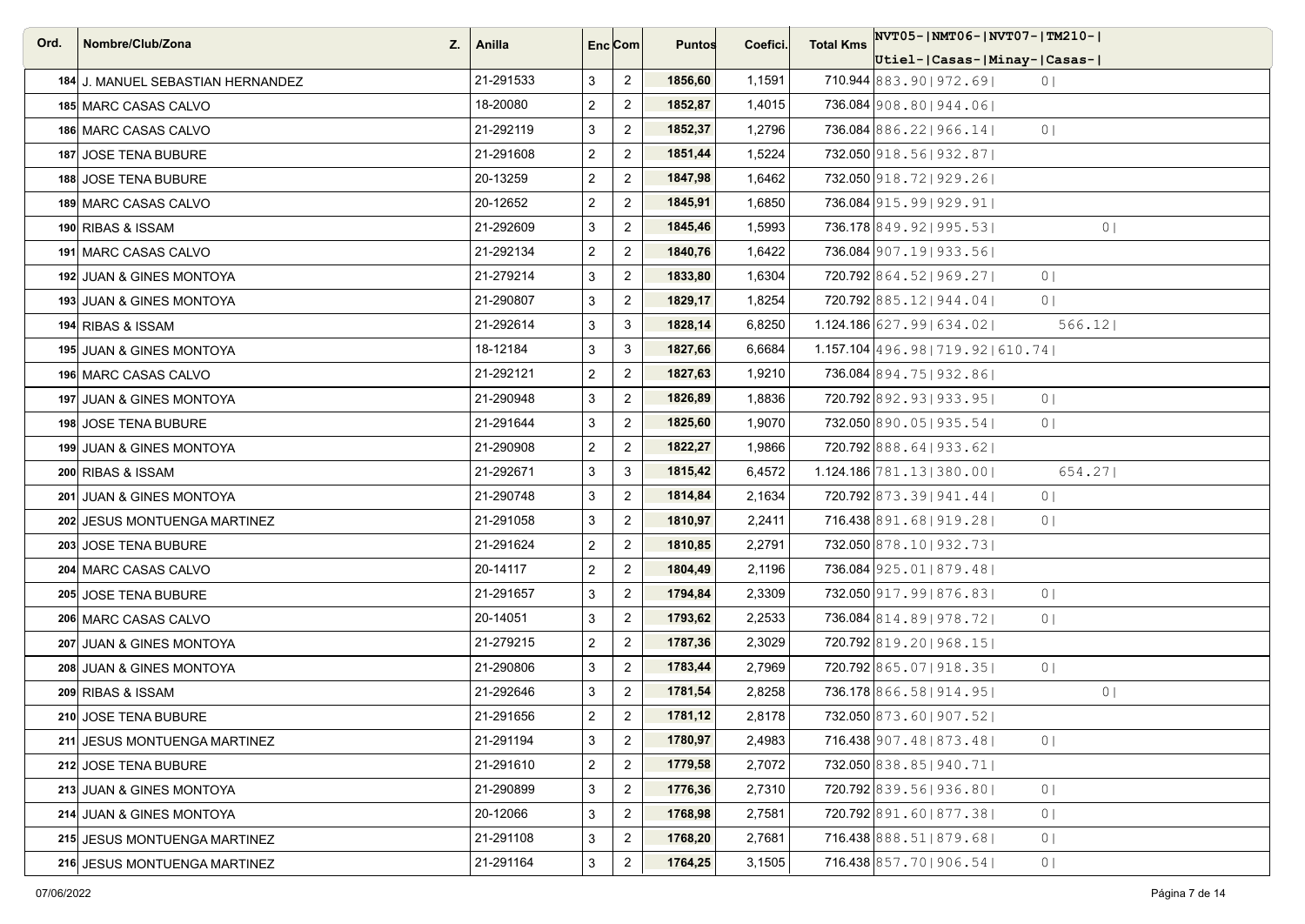| Ord. | Nombre/Club/Zona<br>Z.            | Anilla      |                | Enc Com                   | <b>Puntos</b> | Coefici. | <b>Total Kms</b>             | NVT05-INMT06-INVT07-ITM210-I                             |
|------|-----------------------------------|-------------|----------------|---------------------------|---------------|----------|------------------------------|----------------------------------------------------------|
|      |                                   |             |                |                           |               |          |                              | Utiel- Casas- Minay- Casas-                              |
|      | 217 JAUME CONDEMINAS              | 21-292239   | $\overline{2}$ | $\overline{2}$            | 1759,92       | 3,1436   |                              | 719.326 849.68 910.23                                    |
|      | 218 JOSE TENA BUBURE              | 20-14214    | $\overline{2}$ | $\overline{2}$            | 1754,56       | 3,1016   |                              | 732.050 822.19 932.36                                    |
|      | 219 JAUME CONDEMINAS              | 21-290719   | $\overline{2}$ | $\sqrt{2}$                | 1754,40       | 3,0989   |                              | 719.326 870.28 884.10                                    |
|      | 220 JAUME CONDEMINAS              | 19-15451    | $\overline{2}$ | $\overline{2}$            | 1750,13       | 3,1300   |                              | 719.326 816.65   933.47                                  |
|      | 221 JESUS MONTUENGA MARTINEZ      | 21-291172   | 3              | $\overline{2}$            | 1747,99       | 3,2469   |                              | 716.438 815.79 932.19<br>0 <sup>1</sup>                  |
|      | 222 JESUS MONTUENGA MARTINEZ      | 21-291073   | $\overline{2}$ | $\overline{2}$            | 1747,40       | 3,3415   |                              | 716.438 841.75   905.65                                  |
|      | 223 MARC CASAS CALVO              | 21-292759   | $\overline{4}$ | 3                         | 1744,21       | 6,3064   |                              | $1.180.042$ 600.37   920.03   223.80  <br>0 <sup>1</sup> |
|      | 224 JESUS MONTUENGA MARTINEZ      | 21-291104   | $\overline{2}$ | $\overline{2}$            | 1739,20       | 3,3779   |                              | 716.438 822.81   916.38                                  |
|      | 225 JUAN & GINES MONTOYA          | 21-290854   | $\overline{2}$ | $\overline{2}$            | 1736,48       | 3,1937   |                              | 720.792 798.34   938.13                                  |
|      | 226 J. MANUEL SEBASTIAN HERNANDEZ | 21-291527   | 3              | 3                         | 1732,44       | 5,6063   | $1.142.332 \mid 533.39 \mid$ | 611.13 587.91                                            |
|      | 227 MARC CASAS CALVO              | 21-292744   | $\overline{2}$ | $\sqrt{2}$                | 1713,92       | 3,6153   |                              | 736.084 823.05   890.86                                  |
|      | 228 JOSE TENA BUBURE              | 20-14226    | $\overline{2}$ | $\overline{2}$            | 1711,21       | 3,2878   |                              | 732.050 879.75   831.45                                  |
|      | 229 MARC CASAS CALVO              | 21-292754   | $\overline{2}$ | $\overline{2}$            | 1708,05       | 3,6046   |                              | 736.084 847.92   860.12                                  |
|      | 230 JESUS MONTUENGA MARTINEZ      | 19-14381    | $\overline{2}$ | $\overline{2}$            | 1707,37       | 2,8103   |                              | 716.438 910.90   796.46                                  |
|      | 231 MARC CASAS CALVO              | 21-292775   | 3              | $\overline{2}$            | 1706,05       | 2,8978   |                              | 736.084 898.71   807.32  <br>0 <sup>1</sup>              |
|      | 232  MARC CASAS CALVO             | 21-292751   | 3              | $\overline{2}$            | 1705,82       | 3,6493   |                              | 736.084 781.84   923.97  <br>0 <sub>1</sub>              |
|      | 233 JOSE TENA BUBURE              | 21-284026   | $\mathbf{3}$   | $\overline{2}$            | 1705,40       | 3,7541   |                              | 732.050 820.29 885.09<br>0 <sub>1</sub>                  |
|      | 234 JAUME CONDEMINAS              | 21-292216   | $\overline{2}$ | $\overline{2}$            | 1705,35       | 3,7599   |                              | 719.326 835.66 869.68                                    |
|      | 235 MARC CASAS CALVO              | 20-13943    | $\overline{2}$ | $\overline{c}$            | 1703,45       | 3,8149   |                              | 736.084 818.75   884.69                                  |
|      | 236 MARC CASAS CALVO              | 21-284019   | 3              | 3                         | 1698,27       | 5,4552   |                              | $1.180.042$ 393.10<br>492.60   812.56                    |
|      | 237 JOSE TENA BUBURE              | 19-15330    | $\overline{2}$ | $\overline{c}$            | 1697,38       | 2,3259   |                              | 788.047 840.931<br>856.45                                |
|      | 238 JOSE TENA BUBURE              | 21-291604   | $\overline{2}$ | $\overline{2}$            | 1695,57       | 2,6198   | 827.885                      | 881.26 814.31                                            |
|      | 239 JUAN & GINES MONTOYA          | 20-12011    | 3              | $\overline{2}$            | 1695,28       | 3,6944   |                              | 720.792 847.25   848.02  <br>0 <sub>1</sub>              |
|      | 240 RIBAS & ISSAM                 | 21-292629   | 3              | $\overline{2}$            | 1692,77       | 3,6660   |                              | 736.178 765.35   927.41  <br>0 <sup>1</sup>              |
|      | 241 MARC CASAS CALVO              | 21-291813   | $\overline{2}$ | $\overline{2}$            | 1683,43       | 3,9019   |                              | 736.084 823.42   860.00                                  |
|      | 242 JOSE TENA BUBURE              | 21-291645   | $\overline{2}$ | $\overline{2}$            | 1675,37       | 2,2650   |                              | 788.047 864.08<br>811.27                                 |
|      | 243 JESUS MONTUENGA MARTINEZ      | 18-98307660 | $\overline{2}$ | $\overline{2}$            | 1674,87       | 3,9473   |                              | 716.438 761.95   912.91                                  |
|      | 244 JUAN & GINES MONTOYA          | 21-290708   | 3              | $\overline{2}$            | 1666,26       | 3,6950   |                              | 720.792 862.89 803.35<br>0 <sub>1</sub>                  |
|      | 245 JESUS MONTUENGA MARTINEZ      | 20-12518    | 3              | $\overline{c}$            | 1664,68       | 3,4707   |                              | 716.438 874.60   790.07  <br>0 <sub>1</sub>              |
|      | 246 JESUS MONTUENGA MARTINEZ      | 21-291123   | $\mathsf 3$    | $\ensuremath{\mathsf{3}}$ | 1662,55       | 6,8319   |                              | $1.150.573$ 647.44   404.78   610.31                     |
|      | 247 MARC CASAS CALVO              | 21-279189   | $\overline{2}$ | $\overline{2}$            | 1656,24       | 4,2323   |                              | 736.084 777.04   879.19                                  |
|      | 248 JESUS MONTUENGA MARTINEZ      | 21-291174   | 3              | $\overline{\mathbf{c}}$   | 1656,03       | 4,1899   |                              | 716.438 772.56 883.46<br>0 <sub>1</sub>                  |
|      | 249 JESUS MONTUENGA MARTINEZ      | 21-291001   | 3              | $\overline{2}$            | 1651,44       | 3,8420   |                              | 716.438 848.54   802.88  <br>0 <sub>1</sub>              |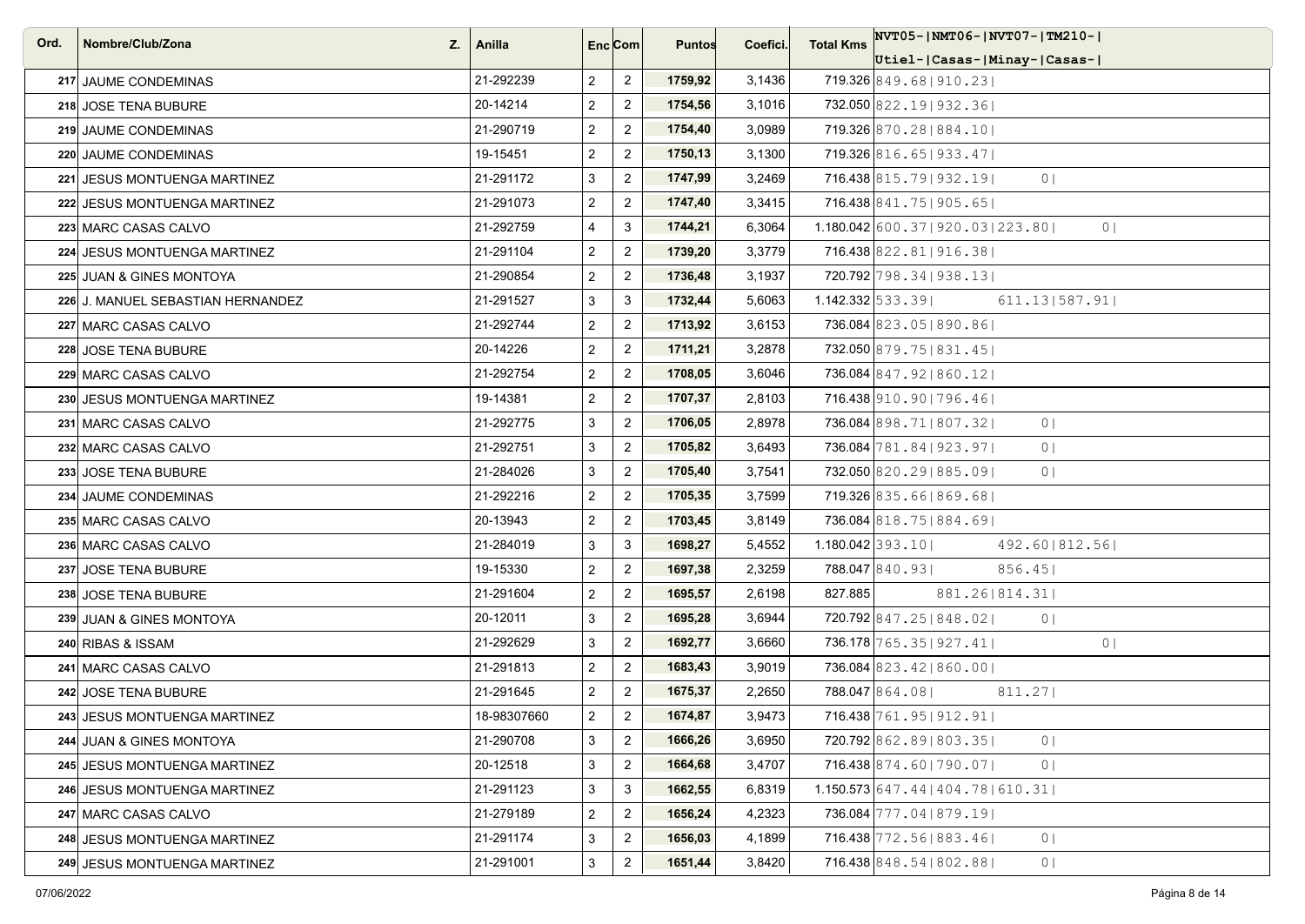| Ord. | Nombre/Club/Zona<br>Z.            | Anilla    |                | Enc <sub>i</sub> Com | <b>Puntos</b> | Coefici. | <b>Total Kms</b> | $ NVT05- NMT06- NVT07- TM210- $                          |
|------|-----------------------------------|-----------|----------------|----------------------|---------------|----------|------------------|----------------------------------------------------------|
|      |                                   |           |                |                      |               |          |                  | Utiel- Casas- Minay- Casas-                              |
|      | 250 BERNARDO MECA                 | 21-292411 | 3              | 3                    | 1647,25       | 5,9291   |                  | $1.148.665$ $764.64$  <br>415.501467.091                 |
|      | 251 RIBAS & ISSAM                 | 21-279307 | 3              | $\overline{2}$       | 1642,30       | 2,8037   |                  | 736.178 656.67   985.61  <br>0 <sub>1</sub>              |
|      | 252 MARC CASAS CALVO              | 21-279195 | $\overline{2}$ | $\mathbf{2}$         | 1638,54       | 4,0310   |                  | 736.084 832.97   805.56                                  |
|      | 253 JESUS MONTUENGA MARTINEZ      | 21-290986 | 3              | 3                    | 1633,05       | 7,0271   |                  | $1.150.573 \mid 734.32 \mid 453.55 \mid 445.16 \mid$     |
|      | 254 MARC CASAS CALVO              | 19-14657  | $\overline{2}$ | $\overline{2}$       | 1630,01       | 3,9015   |                  | 736.084 855.87   774.14                                  |
|      | 255 JOSE TENA BUBURE              | 21-291635 | $\overline{2}$ | $\overline{2}$       | 1625,22       | 2,6576   |                  | 788.047 841.06<br>784.15                                 |
|      | 256 MARC CASAS CALVO              | 19-18851  | $\overline{2}$ | $\overline{2}$       | 1612,56       | 4,2020   |                  | 736.084 824.12   788.43                                  |
|      | 257 JESUS MONTUENGA MARTINEZ      | 21-290962 | $\overline{4}$ | $\mathbf{3}$         | 1610,37       | 6,7393   |                  | $1.150.573$ 617.21   203.48   789.67  <br>0 <sub>1</sub> |
|      | 258 MARC CASAS CALVO              | 20-12702  | $\overline{2}$ | $\overline{2}$       | 1593,37       | 4,5231   |                  | 736.084 718.06   875.30                                  |
|      | 259 JAUME CONDEMINAS              | 21-292205 | $\overline{2}$ | $\overline{2}$       | 1592,04       | 4,5258   |                  | 719.326 783.21   808.82                                  |
|      | 260 BERNARDO MECA                 | 20-14106  | $\overline{2}$ | $\mathbf{2}$         | 1577,69       | 3,0441   |                  | 771.163 815.38<br>762.291                                |
|      | 261 JESUS MONTUENGA MARTINEZ      | 21-291002 | $\overline{2}$ | $\overline{2}$       | 1576,69       | 4,2210   |                  | 716.438 664.68 912.00                                    |
|      | 262 JESUS MONTUENGA MARTINEZ      | 21-291151 | $\overline{2}$ | $\overline{2}$       | 1571,51       | 4,3346   |                  | 716.438 669.02   902.48                                  |
|      | 263 RIBAS & ISSAM                 | 21-279309 | 3              | $\mathbf{3}$         | 1567,68       | 7,2273   |                  | $1.124.186$ 808.11   425.66  <br>333.89                  |
|      | 264 JAUME CONDEMINAS              | 17-11164  | $\overline{2}$ | $\overline{2}$       | 1564,83       | 3,5017   |                  | 719.326 606.44   958.38                                  |
|      | 265 BERNARDO MECA                 | 21-279212 | $\overline{2}$ | $\overline{2}$       | 1524,91       | 2,4329   |                  | 771.163 872.29<br>652.61                                 |
|      | 266 MARC CASAS CALVO              | 19-18815  | $\overline{4}$ | $\overline{4}$       | 1498,15       | 10,0344  |                  | $1.568.003$ 374.41   436.93   286.66   400.13            |
|      | 267 JAUME CONDEMINAS              | 21-292204 | $\overline{2}$ | $\overline{2}$       | 1489,79       | 4,1084   |                  | 719.326 858.00   631.78                                  |
|      | 268 MARC CASAS CALVO              | 21-279179 | $\overline{2}$ | $\overline{2}$       | 1486,98       | 4,2062   |                  | 736.084 844.05 642.93                                    |
|      | 269 JAUME CONDEMINAS              | 21-292181 | $\overline{2}$ | $\overline{2}$       | 1482,80       | 4,3210   |                  | 719.326 837.75   645.04                                  |
|      | 270 MARC CASAS CALVO              | 21-292122 | $\overline{2}$ | $\overline{2}$       | 1466,45       | 3,0009   |                  | 736.084 920.71   545.74                                  |
|      | 271 MARC CASAS CALVO              | 19-18802  | $\overline{2}$ | $\overline{2}$       | 1463,64       | 3,0044   |                  | 736.084 921.48   542.15                                  |
|      | 272 JESUS MONTUENGA MARTINEZ      | 21-291162 | 3              | $\overline{2}$       | 1459,91       | 4,5760   |                  | 716.438 557.38   902.52  <br>0 <sup>1</sup>              |
|      | 273 JAUME CONDEMINAS              | 20-154798 | $\overline{2}$ | $\overline{2}$       | 1456,85       | 4,9414   |                  | 719.326 656.89   799.96                                  |
|      | 274 MARC CASAS CALVO              | 21-291732 | $\overline{2}$ | $\overline{2}$       | 1435,69       | 5,0345   |                  | 736.084 645.83   789.85                                  |
|      | 275 JUAN & GINES MONTOYA          | 21-290702 | 3              | $\overline{2}$       | 1422,55       | 3,5873   |                  | 720.792 462.46   960.08  <br>0 <sub>1</sub>              |
|      | 276 JOSE TENA BUBURE              | 20-13208  | $\overline{2}$ | $\overline{2}$       | 1421,75       | 3,1681   |                  | 788.047 827.69<br>594.061                                |
|      | 277 MARC CASAS CALVO              | 21-291891 | $\overline{2}$ | $\overline{2}$       | 1380,55       | 4,6827   |                  | 736.084 815.98   564.56                                  |
|      | 278 BERNARDO MECA                 | 21-292403 | $\overline{2}$ | $\overline{2}$       | 1345,75       | 2,8421   |                  | 771.163 881.15<br>464.591                                |
|      | 279 BERNARDO MECA                 | 21-292416 | $\overline{2}$ | $\overline{2}$       | 1342,24       | 3,7821   |                  | 771.163 769.58<br>572.64                                 |
|      | 280 JESUS MONTUENGA MARTINEZ      | 21-291137 | 3              | $\overline{2}$       | 1327,19       | 3,8541   |                  | 716.438 881.21   445.97  <br>0 <sup>1</sup>              |
|      | 281 JESUS MONTUENGA MARTINEZ      | 21-291080 | 3              | 3                    | 1313,53       | 7,0229   |                  | $1.150.573 \mid 170.32 \mid 915.29 \mid 227.91 \mid$     |
|      | 282 J. MANUEL SEBASTIAN HERNANDEZ | 21-144030 | 3              | $\mathbf{3}$         | 1300,11       | 7,6957   |                  | $1.142.332 \mid 199.24 \mid 704.00 \mid 396.86 \mid$     |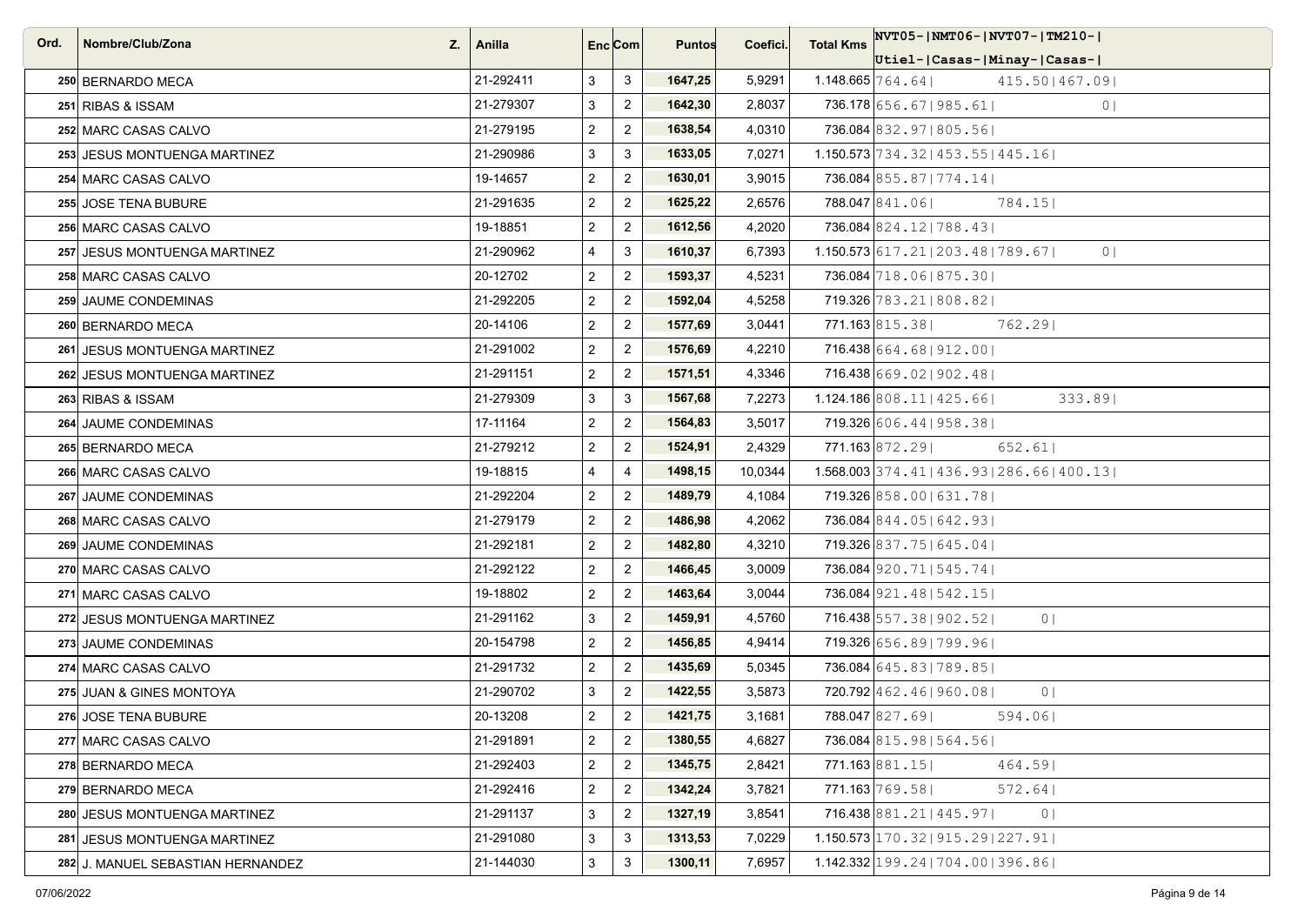| Ord. | Nombre/Club/Zona<br>Z.       | Anilla     | Enc Com        |                         | <b>Puntos</b> | Coefici. | <b>Total Kms</b> | NVT05-INMT06-INVT07-ITM210-I                |
|------|------------------------------|------------|----------------|-------------------------|---------------|----------|------------------|---------------------------------------------|
|      |                              |            |                |                         |               |          |                  | Utiel- Casas- Minay- Casas-                 |
|      | 283 MARC CASAS CALVO         | 19-14583   | $\overline{2}$ | $\overline{2}$          | 1299,84       | 4,1548   |                  | 736.084 866.28   433.55                     |
|      | 284 JESUS MONTUENGA MARTINEZ | 21-291079  | $\overline{2}$ | $\overline{2}$          | 1297,13       | 3,7227   |                  | 716.438 891.58   405.54                     |
|      | 285 JESUS MONTUENGA MARTINEZ | 21-291045  | 3              | $\overline{2}$          | 1288,21       | 5,2281   |                  | 716.438 698.87   589.33  <br>0 <sup>1</sup> |
|      | 286 JESUS MONTUENGA MARTINEZ | 21-291169  | $\overline{2}$ | $\overline{2}$          | 1288,04       | 3,9534   |                  | 772.435 760.57<br>527.46                    |
|      | 287 MARC CASAS CALVO         | 19-18850   | $\overline{2}$ | $\overline{2}$          | 1285,54       | 5,2633   |                  | 736.084 637.17   648.36                     |
|      | 288 JESUS MONTUENGA MARTINEZ | 21-291089  | 3              | 3                       | 1281,18       | 6,7721   |                  | 1.150.573 842.15   210.70   228.32          |
|      | 289 MARC CASAS CALVO         | 21-291723  | $\overline{2}$ | $\overline{2}$          | 1259,88       | 4,7019   |                  | 736.084 822.97   436.90                     |
|      | 290 JESUS MONTUENGA MARTINEZ | 21-291175  | $\overline{2}$ | $\overline{2}$          | 1236,39       | 5,3078   |                  | 716.438 692.60   543.78                     |
|      | 291 RIBAS & ISSAM            | 21-279317  | $\mathbf{3}$   | $\overline{2}$          | 1232,39       | 3,2974   |                  | 736.178 919.13   313.25  <br>0 <sub>1</sub> |
|      | 292 RIBAS & ISSAM            | 21-284164  | 3              | $\overline{2}$          | 1223,68       | 5,3026   |                  | 736.178 669.45   554.22  <br>0 <sup>1</sup> |
|      | 293 BERNARDO MECA            | 21-292436  | $\overline{2}$ | $\overline{2}$          | 1219,45       | 3,1517   |                  | $771.163$ 873.24<br>346.20                  |
|      | 294 JAUME CONDEMINAS         | 19-158362  | $\overline{2}$ | $\overline{2}$          | 1197,51       | 5,3634   |                  | 719.326 650.31   547.19                     |
|      | 295 JESUS MONTUENGA MARTINEZ | 21-291187  | $\overline{2}$ | $\overline{2}$          | 1195,34       | 3,3398   |                  | 716.438 919.33   276.00                     |
|      | 296 JESUS MONTUENGA MARTINEZ | 21-291197  | $\mathbf{3}$   | $\overline{2}$          | 1181,55       | 5,4832   |                  | 716.438 599.27   582.27  <br>0 <sup>1</sup> |
|      | 297 BERNARDO MECA            | 21-291764  | 3              | 3                       | 1179,04       | 6,7932   |                  | $1.148.665$ 383.18<br>326.001469.851        |
|      | 298 BERNARDO MECA            | 20-14398   | 3              | $\overline{2}$          | 1150,84       | 4,3667   |                  | 771.163 724.78<br>426.05<br>0 <sup>1</sup>  |
|      | 299 MARC CASAS CALVO         | 20-12736   | $\overline{2}$ | $\overline{2}$          | 1136,56       | 5,4164   |                  | 736.084 716.09   420.46                     |
|      | 300 MARC CASAS CALVO         | 21-284018  | 3              | $\overline{2}$          | 1130,44       | 3,9466   |                  | 792.081 279.41<br>0 <sub>1</sub><br>851.02  |
|      | 301 MARC CASAS CALVO         | 19-18828   | 3              | 3                       | 1113,70       | 7,0879   |                  | $1.180.042$ $166.96$<br>569.85   376.87     |
|      | 302 BERNARDO MECA            | 20-175802  | 3              | $\overline{2}$          | 1087,56       | 3,8986   |                  | 771.163 830.84<br>256.70<br>0 <sup>1</sup>  |
|      | 303 MARC CASAS CALVO         | 21-291875  | $\overline{2}$ | $\overline{2}$          | 1073,38       | 4,4916   |                  | 736.084 860.43   212.94                     |
|      | 304 JUAN & GINES MONTOYA     | 21-279208  | $\overline{2}$ | $\overline{2}$          | 1073,01       | 5,3627   |                  | 720.792 748.40   324.60                     |
|      | 305 JESUS MONTUENGA MARTINEZ | 21-291109  | $\overline{2}$ | $\overline{2}$          | 1069,30       | 5,2414   |                  | 716.438 795.17   274.12                     |
|      | 306 JESUS MONTUENGA MARTINEZ | 21-291532  | $\overline{2}$ | $\overline{2}$          | 1053,84       | 4,6808   |                  | 716.438 843.17   210.66                     |
|      | 307 JAUME CONDEMINAS         | 20-13461   | $\overline{2}$ | $\overline{2}$          | 1040,02       | 5,4153   |                  | 719.326 749.41   290.60                     |
|      | 308 BERNARDO MECA            | 21-279213  | $\overline{2}$ | $\overline{2}$          | 1034,48       | 3,1839   | 811.001          | 504.23 530.24                               |
|      | 309 JAUME CONDEMINAS         | 21-292220  | $\overline{2}$ | $\overline{2}$          | 1003,70       | 5,2602   |                  | 719.326 799.40   204.29                     |
|      | 310 JESUS MONTUENGA MARTINEZ | 21-291047  | $\overline{2}$ | $\sqrt{2}$              | 1002,53       | 5,2754   |                  | 716.438 796.99   205.53                     |
|      | 311 JUAN & GINES MONTOYA     | 21-279216  | $\overline{a}$ | $\mathbf{1}$            | 995,03        | 0,0305   | 380.315          | 995.03<br>0 <sub>1</sub>                    |
|      | 312 JESUS MONTUENGA MARTINEZ | 21-284233  | 3              | 3                       | 980,91        | 7,8181   |                  | $1.150.573$   208.20   195.76   576.94      |
|      | 313 JAUME CONDEMINAS         | 20-1750172 | $\overline{2}$ | $\mathbf{1}$            | 969,09        | 0,0253   |                  | 339.744 969.09<br>0 <sup>1</sup>            |
|      | 314 RIBAS & ISSAM            | 21-292608  | $\overline{2}$ | $\overline{\mathbf{c}}$ | 948,83        | 4,7570   |                  | $792.175$ 514.21<br>434.61                  |
|      | 315 MARC CASAS CALVO         | 21-291734  | $\overline{2}$ | $\overline{2}$          | 946,49        | 5,7707   |                  | 736.084 455.61   490.88                     |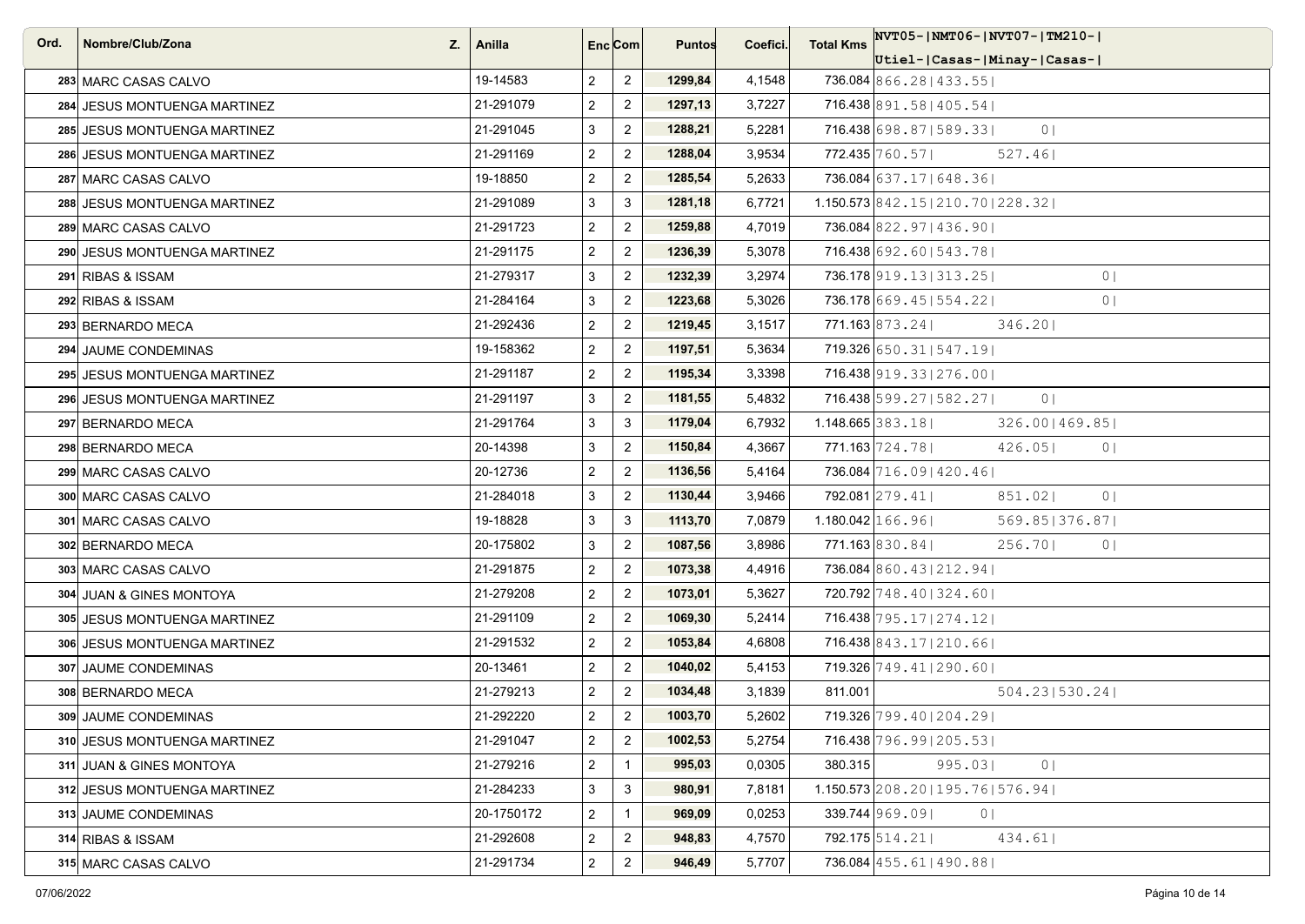| Ord. | Nombre/Club/Zona<br>Z.          | Anilla    | Enc <sub>i</sub> Com |                | <b>Puntos</b> | Coefici. | <b>Total Kms</b>             | NVT05- NMT06- NVT07- TM210-                          |
|------|---------------------------------|-----------|----------------------|----------------|---------------|----------|------------------------------|------------------------------------------------------|
|      |                                 |           |                      |                |               |          |                              | Utiel- Casas- Minay- Casas-                          |
|      | 316 JAUME CONDEMINAS            | 21-292186 | $\overline{2}$       | $\overline{2}$ | 939,66        | 5,7893   |                              | $719.326 \mid 451.42 \mid 488.23 \mid$               |
|      | 317 RIBAS & ISSAM               | 21-292633 | $\overline{2}$       | $\mathbf{1}$   | 935,02        | 0,1942   |                              | 348.170 935.02<br>0 <sub>1</sub>                     |
|      | 318 JESUS MONTUENGA MARTINEZ    | 21-291129 | 3                    | $\mathbf{1}$   | 931,53        | 1,1900   | 716.438                      | 0 931.53 <br>0 <sub>1</sub>                          |
|      | 319 MARC CASAS CALVO            | 21-291784 | $\overline{2}$       | $\overline{2}$ | 923,95        | 5,7985   |                              | 736.084 264.11   659.83                              |
|      | 320 JOSE TENA BUBURE            | 19-14022  | $\overline{2}$       | $\mathbf{1}$   | 918,36        | 0,4222   |                              | $346.106$ 918.35<br>0 <sup>1</sup>                   |
|      | 321 JUAN & GINES MONTOYA        | 21-290914 | $\overline{2}$       | $\mathbf{1}$   | 905,46        | 0,5995   |                              | $340.477$  905.45 <br>0 <sub>1</sub>                 |
|      | 322 JESUS MONTUENGA MARTINEZ    | 21-291115 | $\overline{2}$       | $\mathbf{1}$   | 904,15        | 0,6417   |                              | 338.300 904.14<br>0 <sub>1</sub>                     |
|      | 323 JAUME CONDEMINAS            | 21-116795 | $\overline{2}$       | $\mathbf{1}$   | 903,20        | 0,6755   |                              | 339.744 903.201<br>0 <sub>1</sub>                    |
|      | 324 JUAN & GINES MONTOYA        | 21-279289 | $\overline{2}$       | $\mathbf{1}$   | 900,79        | 0,6924   |                              | 340.477 900.79<br>0 <sub>1</sub>                     |
|      | 325 JUAN & GINES MONTOYA        | 21-290945 | $\overline{2}$       | $\mathbf{1}$   | 897,47        | 0,7599   |                              | 340.477 897.47<br>0 <sup>1</sup>                     |
|      | 326 RIBAS & ISSAM               | 21-292618 | $\overline{2}$       | $\mathbf{1}$   | 880,27        | 1,1146   |                              | 348.170 880.26<br>0 <sub>1</sub>                     |
|      | 327 BERNARDO MECA               | 21-292419 | $\overline{2}$       | $\overline{2}$ | 879,75        | 3,7724   | 811.001                      | 490.73 389.00                                        |
|      | 328 BERNARDO MECA               | 21-292405 | $\overline{2}$       | $\mathbf{1}$   | 875,79        | 1,1568   |                              | 337.664 875.78<br>0 <sub>1</sub>                     |
|      | 329 JOSE TENA BUBURE            | 21-291632 | $\overline{2}$       | $\mathbf{1}$   | 875,19        | 1,1652   |                              | 346.106 875.19<br>0 <sub>1</sub>                     |
|      | 330 JUAN & GINES MONTOYA        | 21-290906 | $\mathbf{1}$         | $\mathbf{1}$   | 873,87        | 1,2159   |                              | 340.477 873.86                                       |
|      | 331 JUAN ANTONIO BORREGO FERNA, | 18-294280 | $\mathbf{1}$         | $\mathbf{1}$   | 869,71        | 1,3172   |                              | 337.476 869.71                                       |
|      | 332 BERNARDO MECA               | 21-290950 | 3                    | $\overline{1}$ | 869,11        | 1,3341   |                              | $337.664$ 869.10<br>0 <sup>1</sup><br>0 <sup>1</sup> |
|      | 333 JESUS MONTUENGA MARTINEZ    | 21-290993 | $\mathbf{1}$         | $\mathbf{1}$   | 862,33        | 1,4861   |                              | 338.300 862.331                                      |
|      | 334 MARC CASAS CALVO            | 21-291850 | $\overline{2}$       | $\mathbf{1}$   | 861,48        | 1,4946   |                              | $348.123 \,   861.47  $<br>0 <sup>1</sup>            |
|      | 335 MARC CASAS CALVO            | 21-291842 | 3                    | 3              | 860,19        | 7,2801   | $1.180.042 \mid 183.27 \mid$ | 218.88   458.02                                      |
|      | 336 MARC CASAS CALVO            | 21-279191 | $\mathbf{1}$         | $\mathbf{1}$   | 853,74        | 1,5705   |                              | 348.123 853.73                                       |
|      | 337 MARC CASAS CALVO            | 21-292789 | $\overline{2}$       | $\mathbf{1}$   | 848,89        | 1,5959   |                              | $348.123\,848.88$<br>0 <sup>1</sup>                  |
|      | 338 JESUS MONTUENGA MARTINEZ    | 21-291113 | $\overline{2}$       | $\mathbf{1}$   | 844,60        | 1,6550   |                              | $338.300\, 844.60 $<br>0 <sup>1</sup>                |
|      | 339 RIBAS & ISSAM               | 21-292659 | $\mathbf{1}$         | $\mathbf{1}$   | 842,57        | 1,6888   |                              | 348.170 842.56                                       |
|      | 340 JUAN ANTONIO BORREGO FERNA, | 21-292282 | $\mathbf{1}$         | $\mathbf{1}$   | 841,39        | 1,7225   |                              | 337.476 841.38                                       |
|      | 341 MARC CASAS CALVO            | 21-211874 | $\overline{2}$       | $\overline{2}$ | 839,90        | 5,8810   |                              | 736.084 486.50   353.39                              |
|      | 342 MARC CASAS CALVO            | 21-292810 | $\mathbf{1}$         | $\mathbf{1}$   | 833,23        | 1,8154   |                              | 348.123 833.23                                       |
|      | 343 JUAN ANTONIO BORREGO FERNA, | 21-292262 | $\mathbf{1}$         | $\mathbf{1}$   | 831,77        | 1,8323   |                              | 337.476 831.77                                       |
|      | 344 MARC CASAS CALVO            | 18-14151  | $\overline{2}$       | $\mathbf{1}$   | 823,84        | 1,8914   |                              | 348.123 823.83<br>0 <sup>1</sup>                     |
|      | 345 JAUME CONDEMINAS            | 21-292183 | $\overline{2}$       | $\mathbf{1}$   | 823,82        | 1,8999   |                              | $339.744$ 823.82<br>0 <sub>1</sub>                   |
|      | 346 JUAN & GINES MONTOYA        | 21-290759 | $\overline{2}$       | $\mathbf{1}$   | 821,68        | 1,9590   |                              | 340.477 821.67<br>0 <sub>1</sub>                     |
|      | 347 JOSE TENA BUBURE            | 21-291613 | $\overline{2}$       | $\mathbf{1}$   | 811,22        | 2,1194   |                              | 346.106 811.21<br>0 <sub>1</sub>                     |
|      | 348 JUAN ANTONIO BORREGO FERNA, | 21-279398 | $\mathbf{1}$         | $\mathbf{1}$   | 809,72        | 2,1278   |                              | 337.476 809.71                                       |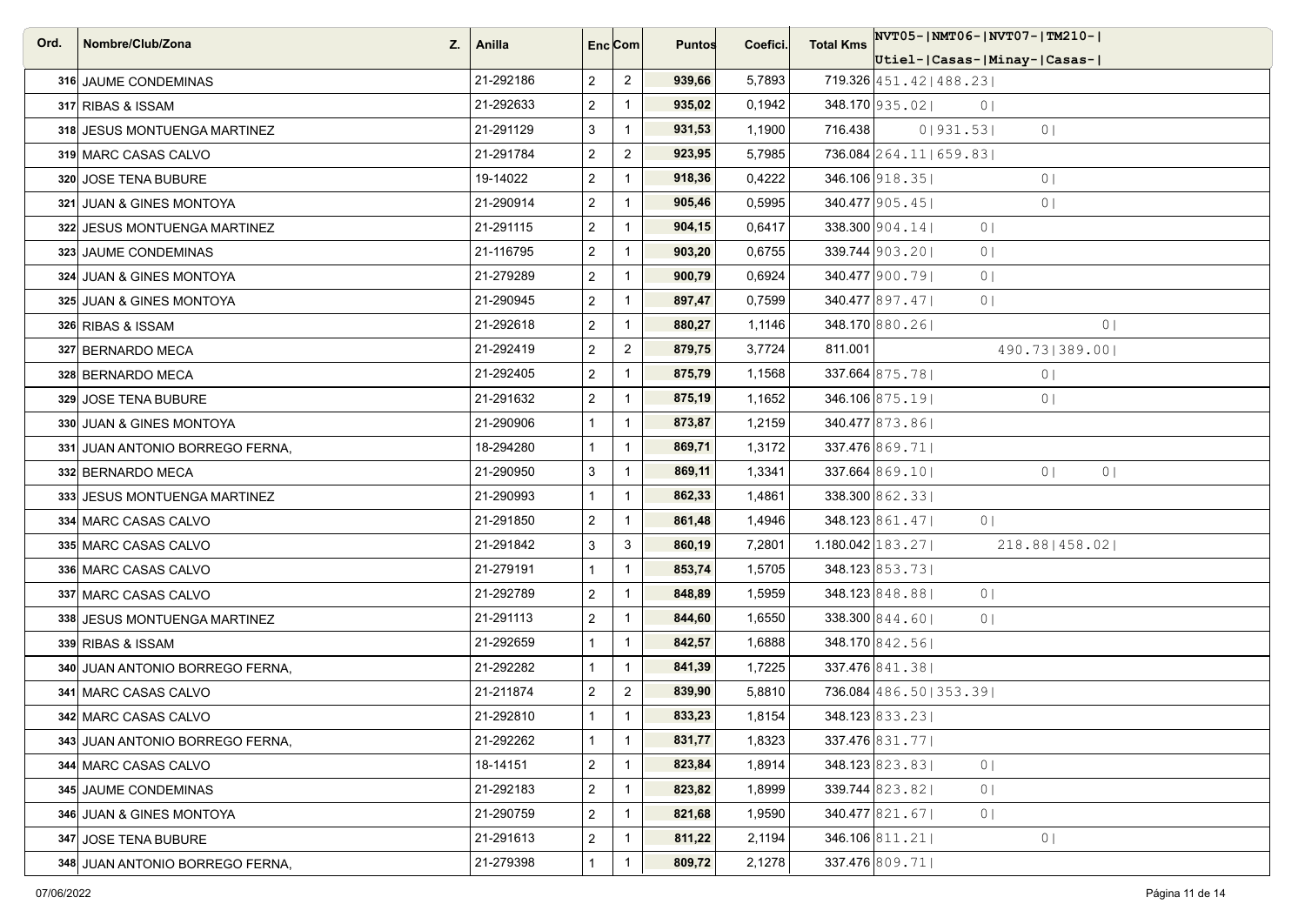| Ord. | Nombre/Club/Zona<br>Z.            | Anilla     | Enc <sub>i</sub> Com |                  | <b>Puntos</b> | Coefici. | <b>Total Kms</b> | NVT05- NMT06- NVT07- TM210-                  |
|------|-----------------------------------|------------|----------------------|------------------|---------------|----------|------------------|----------------------------------------------|
|      |                                   |            |                      |                  |               |          |                  | Utiel- Casas- Minay- Casas-                  |
|      | 349 JUAN & GINES MONTOYA          | 14-125767  | $\mathbf{1}$         | $\overline{1}$   | 808,78        | 2,1447   |                  | 340.477 808.78                               |
|      | 350 JAUME CONDEMINAS              | 21-292194  | $\overline{2}$       | $\mathbf{1}$     | 808,63        | 2,1532   |                  | $339.744$ 808.621<br>0 <sup>1</sup>          |
|      | 351 JOSE TENA BUBURE              | 21-284024  | $\overline{2}$       | $\boldsymbol{2}$ | 807,57        | 5,3093   |                  | 732.050 558.41<br>249.14                     |
|      | 352 JESUS MONTUENGA MARTINEZ      | 21-291140  | 3                    | $\overline{2}$   | 801,17        | 6,0514   |                  | 716.438 382.89   418.27  <br>0 <sub>1</sub>  |
|      | 353 JUAN & GINES MONTOYA          | 21-290734  | $\overline{2}$       | $\mathbf{1}$     | 800,25        | 2,2123   |                  | 340.477 800.25<br>0 <sub>1</sub>             |
|      | 354 BERNARDO MECA                 | 20-13505   | $\overline{2}$       | $\mathbf{1}$     | 799,65        | 2,2207   |                  | $337.664$ 799.64<br>0 <sub>1</sub>           |
|      | 355 JUAN ANTONIO BORREGO FERNA.   | 21-292295  | $\mathbf{1}$         | $\mathbf{1}$     | 796,49        | 2,2629   |                  | 337.476 796.48                               |
|      | 356 JUAN ANTONIO BORREGO FERNA,   | 21-284283  | $\mathbf{1}$         | $\mathbf{1}$     | 788,02        | 2,3052   |                  | 337.476 788.021                              |
|      | 357 JUAN ANTONIO BORREGO FERNA,   | 21-292905  | $\mathbf{1}$         | $\mathbf{1}$     | 786,16        | 2,3220   |                  | 337.476 786.15                               |
|      | 358 JUAN ANTONIO BORREGO FERNA,   | 21-284146  | $\mathbf{1}$         | $\mathbf{1}$     | 785,26        | 2,3305   |                  | 337.476 785.26                               |
|      | 359 BERNARDO MECA                 | 21-279211  | $\overline{2}$       | $\mathbf{1}$     | 784,58        | 0,9149   | 433.499          | 784.58<br>0 <sup>1</sup>                     |
|      | 360 JESUS MONTUENGA MARTINEZ      | 21-291114  | $\overline{2}$       | $\overline{2}$   | 784,01        | 5,9154   |                  | 716.438 577.10   206.89                      |
|      | 361 J. MANUEL SEBASTIAN HERNANDEZ | 21-291949  | $\overline{2}$       | $\mathbf{1}$     | 781,17        | 2,3558   |                  | $335.553 \mid 781.17 \mid$<br>0 <sub>1</sub> |
|      | 362 MARC CASAS CALVO              | 21-291785  | $\overline{2}$       | $\mathbf{1}$     | 780,73        | 2,3727   |                  | 348.123 780.73<br>0 <sup>1</sup>             |
|      | 363 JUAN & GINES MONTOYA          | 21-290958  | $\overline{2}$       | $\mathbf{1}$     | 751,45        | 2,4487   |                  | $340.477$ 751.45<br>0 <sub>1</sub>           |
|      | 364 JUAN ANTONIO BORREGO FERNA,   | 21-226430  | $\mathbf{1}$         | $\mathbf{1}$     | 747,83        | 2,4825   |                  | 337.476 747.83                               |
|      | 365 JUAN ANTONIO BORREGO FERNA,   | 21-292286  | $\mathbf{1}$         | $\mathbf{1}$     | 747,76        | 2,4909   |                  | 337.476 747.76                               |
|      | 366 JESUS MONTUENGA MARTINEZ      | 21-291127  | $\mathbf{1}$         | $\mathbf{1}$     | 730,37        | 2,5500   |                  | 338.300 730.361                              |
|      | 367 JESUS MONTUENGA MARTINEZ      | 21-291042  | $\overline{2}$       | $\mathbf{1}$     | 725,66        | 2,5754   |                  | 338.300 725.65<br>0 <sup>1</sup>             |
|      | 368 MARC CASAS CALVO              | 21-292125  | $\overline{2}$       | $\overline{2}$   | 712,70        | 6,0873   |                  | 736.084 405.85   306.83                      |
|      | 369 MARC CASAS CALVO              | 21-291800  | $\overline{2}$       | $\overline{2}$   | 712,31        | 6,0806   |                  | 736.084 415.89   296.41                      |
|      | 370 MARC CASAS CALVO              | 21-292140  | $\overline{2}$       | $\mathbf{1}$     | 708,44        | 2,6176   |                  | $348.123 \mid 708.44 \mid$<br>0 <sub>1</sub> |
|      | 371 RIBAS & ISSAM                 | 21-292665  | $\overline{2}$       | $\overline{2}$   | 690,08        | 5,3319   |                  | 736.178 290.46<br>399.61                     |
|      | 372 RIBAS & ISSAM                 | 21-292611  | $\mathbf{1}$         | $\mathbf{1}$     | 687,11        | 2,6513   |                  | 348.170 687.10                               |
|      | 373 JUAN & GINES MONTOYA          | 20-13697   | $\overline{2}$       | $\mathbf{1}$     | 680,94        | 2,6598   |                  | 340.477 680.94<br>0 <sup>1</sup>             |
|      | 374 JESUS MONTUENGA MARTINEZ      | 21-291131  | $\overline{2}$       | $\overline{2}$   | 656,45        | 6,1879   |                  | 716.438 170.33   486.10                      |
|      | 375 JAUME CONDEMINAS              | 21-292199  | $\overline{2}$       | $\mathbf{1}$     | 643,90        | 2,7442   |                  | 339.744 643.89<br>0 <sub>1</sub>             |
|      | 376 JUAN & GINES MONTOYA          | 21-279262  | $\mathbf{1}$         | $\mathbf{1}$     | 619,25        | 2,7864   |                  | 340.477 619.24                               |
|      | 377 JUAN ANTONIO BORREGO FERNA,   | 21-284105  | $\mathbf{1}$         | $\mathbf{1}$     | 607,70        | 2,8118   |                  | 337.476 607.701                              |
|      | 378 RIBAS & ISSAM                 | 21-279319  | $\overline{2}$       | $\mathbf{1}$     | 601,57        | 2,8371   |                  | 348.170 601.57<br>0 <sub>1</sub>             |
|      | 379 BERNARDO MECA                 | 21-292434  | $\mathbf{1}$         | $\mathbf{1}$     | 600,96        | 2,8456   |                  | 337.664 600.96                               |
|      | 380 JESUS MONTUENGA MARTINEZ      | 20-9177128 | $\overline{2}$       | $\mathbf{1}$     | 584,16        | 2,8878   |                  | 338.300 584.15<br>0 <sup>1</sup>             |
|      | 381 RIBAS & ISSAM                 | 21-292602  | $\overline{2}$       | $\mathbf{1}$     | 583,35        | 2,8962   |                  | 348.170 583.34<br>0 <sub>1</sub>             |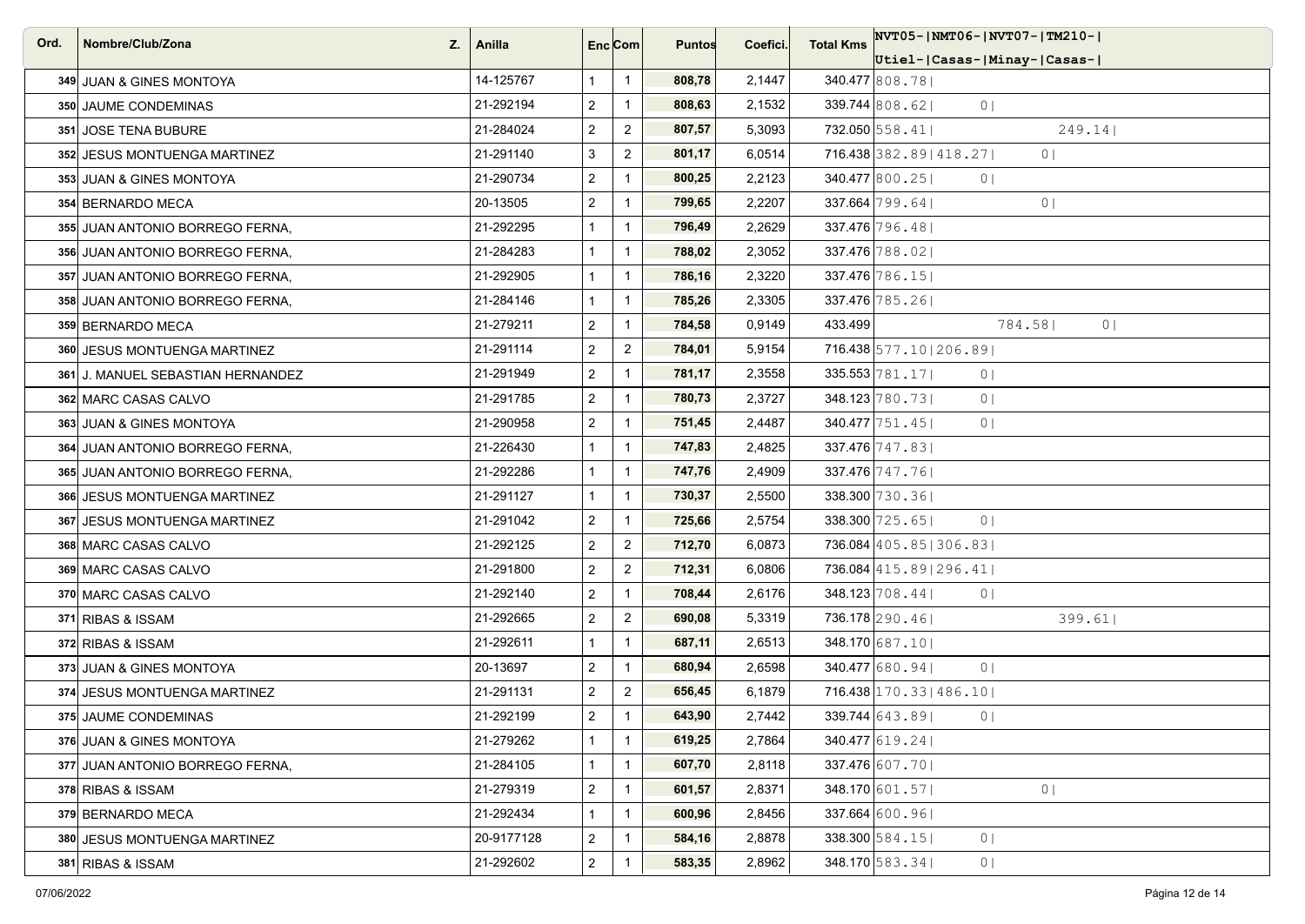| Ord. | Nombre/Club/Zona<br>Z.          | ∣ Anilla  |                | Enc <sub>i</sub> Com | <b>Puntos</b> | Coefici. | <b>Total Kms</b> |                            | NVT05- NMT06- NVT07- TM210- |
|------|---------------------------------|-----------|----------------|----------------------|---------------|----------|------------------|----------------------------|-----------------------------|
|      |                                 |           |                |                      |               |          |                  |                            | Utiel- Casas- Minay- Casas- |
|      | 382 JUAN & GINES MONTOYA        | 21-290851 | $\mathbf{1}$   | $\overline{1}$       | 573,49        | 2,9131   |                  | $340.477$ 573.49           |                             |
|      | 383 BERNARDO MECA               | 20-13483  | $\overline{2}$ | $\overline{1}$       | 564,63        | 2,9215   |                  | $337.664$ 564.62           | 0 <sub>1</sub>              |
|      | 384 MARC CASAS CALVO            | 21-292795 | $\overline{2}$ | $\overline{1}$       | 554,72        | 2,9469   |                  | $348.123 \mid 554.71 \mid$ | 0 <sub>1</sub>              |
|      | 385 JESUS MONTUENGA MARTINEZ    | 21-291112 | $\overline{2}$ | $\overline{2}$       | 543,84        | 6,2965   |                  | 716.438 191.74   352.09    |                             |
|      | 386 JUAN ANTONIO BORREGO FERNA, | 21-292923 | $\mathbf{1}$   | $\overline{1}$       | 535,15        | 2,9553   |                  | $337.476$ 535.15           |                             |
|      | 387 JESUS MONTUENGA MARTINEZ    | 21-291057 | $\mathbf{1}$   | $\overline{1}$       | 522,92        | 2,9807   |                  | 338.300 522.92             |                             |
|      | 388 JUAN ANTONIO BORREGO FERNA, | 20-14137  | $\mathbf{1}$   | $\mathbf{1}$         | 516,96        | 2,9891   |                  | 337.476 516.96             |                             |
|      | 389 JESUS MONTUENGA MARTINEZ    | 21-284277 | $\mathbf{1}$   | $\overline{1}$       | 485,55        | 3,0313   |                  | $338.300 \mid 485.55 \mid$ |                             |
|      | 390 JUAN & GINES MONTOYA        | 21-290746 | $\overline{2}$ | $\overline{1}$       | 479,37        | 3,0398   |                  | $340.477$ 479.36           | 0 <sub>1</sub>              |
|      | 391 MARC CASAS CALVO            | 19-14524  | $\overline{2}$ | $\mathbf{1}$         | 461,95        | 3,0566   |                  | $348.123 \mid 461.94 \mid$ | 0 <sub>1</sub>              |
|      | 392 JOSE TENA BUBURE            | 21-291654 | $\overline{2}$ | $\overline{2}$       | 439,58        | 5,8337   |                  | 732.050 249.17             | 190.40                      |
|      | 393 JUAN & GINES MONTOYA        | 21-270944 | $\overline{2}$ | $\overline{1}$       | 438,64        | 3,0989   |                  | $340.477$ 438.63           | 0 <sub>1</sub>              |
|      | 394 JUAN ANTONIO BORREGO FERNA. | 21-292934 | $\mathbf{1}$   | $\overline{1}$       | 437,76        | 3,1073   |                  | 337.476 437.75             |                             |
|      | 395 MARC CASAS CALVO            | 21-292130 | $\overline{2}$ | $\overline{1}$       | 433,21        | 3,1158   |                  | $348.123 \mid 433.21 \mid$ | 0 <sup>1</sup>              |
|      | 396 JUAN ANTONIO BORREGO FERNA, | 21-284290 | $\mathbf{1}$   | $\overline{1}$       | 423,83        | 3,1242   |                  | 337.476 423.82             |                             |
|      | 397 JUAN ANTONIO BORREGO FERNA, | 21-284103 | $\mathbf{1}$   | $\overline{1}$       | 417,80        | 3,1326   |                  | $337.476$ $ 417.80 $       |                             |
|      | 398 JUAN ANTONIO BORREGO FERNA, | 21-292932 | $\mathbf{1}$   | $\overline{1}$       | 413,22        | 3,1495   |                  | 337.476 413.22             |                             |
|      | 399 RIBAS & ISSAM               | 21-292632 | $\overline{2}$ | $\overline{1}$       | 402,56        | 3,1749   |                  | 348.170 402.55             | 0 <sub>1</sub>              |
|      | 400 JUAN ANTONIO BORREGO FERNA, | 21-292296 | $\mathbf{1}$   | $\overline{1}$       | 400,66        | 3,1833   |                  | $337.476$ 400.65           |                             |
|      | 401 JUAN ANTONIO BORREGO FERNA, | 21-292253 | $\mathbf{1}$   | $\overline{1}$       | 393,85        | 3,1918   |                  | $337.476$ 393.85           |                             |
|      | 402 JUAN ANTONIO BORREGO FERNA, | 21-284299 | $\mathbf{1}$   | $\overline{1}$       | 391,86        | 3,2086   |                  | 337.476 391.86             |                             |
|      | 403 JOSE TENA BUBURE            | 21-291636 | $\mathbf{1}$   | $\overline{1}$       | 388,15        | 2,1579   | 385.944          |                            | $388.14$                    |
|      | 404 MARC CASAS CALVO            | 21-292080 | $\overline{2}$ | $\overline{1}$       | 385,86        | 3,2171   |                  | 348.123 385.85             | 0 <sup>1</sup>              |
|      | 405 JESUS MONTUENGA MARTINEZ    | 21-291103 | $\overline{2}$ | $\overline{1}$       | 331,72        | 3,2593   |                  | 338.300 331.72             | 0 <sup>1</sup>              |
|      | 406 JOSE TENA BUBURE            | 21-284028 | $\overline{2}$ | $\overline{1}$       | 313,20        | 2,9192   | 385.944          | 313.20                     | 0                           |
|      | 407 JOSE TENA BUBURE            | 21-291646 | $\overline{2}$ | $\overline{1}$       | 297,43        | 3,2677   |                  | 346.106 297.43             | 0 <sub>1</sub>              |
|      | 408 MARC CASAS CALVO            | 21-292109 | $\overline{c}$ | $\overline{1}$       | 287,01        | 3,2931   |                  | 348.123 287.00             | 0 <sub>1</sub>              |
|      | 409 MARC CASAS CALVO            | 18-208470 | $\overline{2}$ | $\overline{1}$       | 269,33        | 3,3100   |                  | $348.123 \mid 269.33 \mid$ | 0 <sub>1</sub>              |
|      | 410 JUAN ANTONIO BORREGO FERNA, | 21-292261 | $\mathbf{1}$   | $\overline{1}$       | 266,30        | 3,3184   |                  | 337.476 266.30             |                             |
|      | 411 MARC CASAS CALVO            | 21-292732 | 3              | $\overline{1}$       | 256,18        | 3,3353   |                  | $348.123 \mid 256.17 \mid$ | 0 <sub>1</sub><br>0         |
|      | 412 JUAN ANTONIO BORREGO FERNA, | 21-292255 | $\mathbf{1}$   | $\mathbf{1}$         | 247,19        | 3,3522   |                  | $337.476$ $247.18$         |                             |
|      | 413 BERNARDO MECA               | 21-292420 | $\mathbf{1}$   | $\overline{1}$       | 246,06        | 2,4069   | 377.502          |                            | 246.05                      |
|      | 414 JUAN ANTONIO BORREGO FERNA, | 21-279389 | $\mathbf{1}$   | $\overline{1}$       | 239,83        | 3,3606   |                  | 337.476 239.82             |                             |